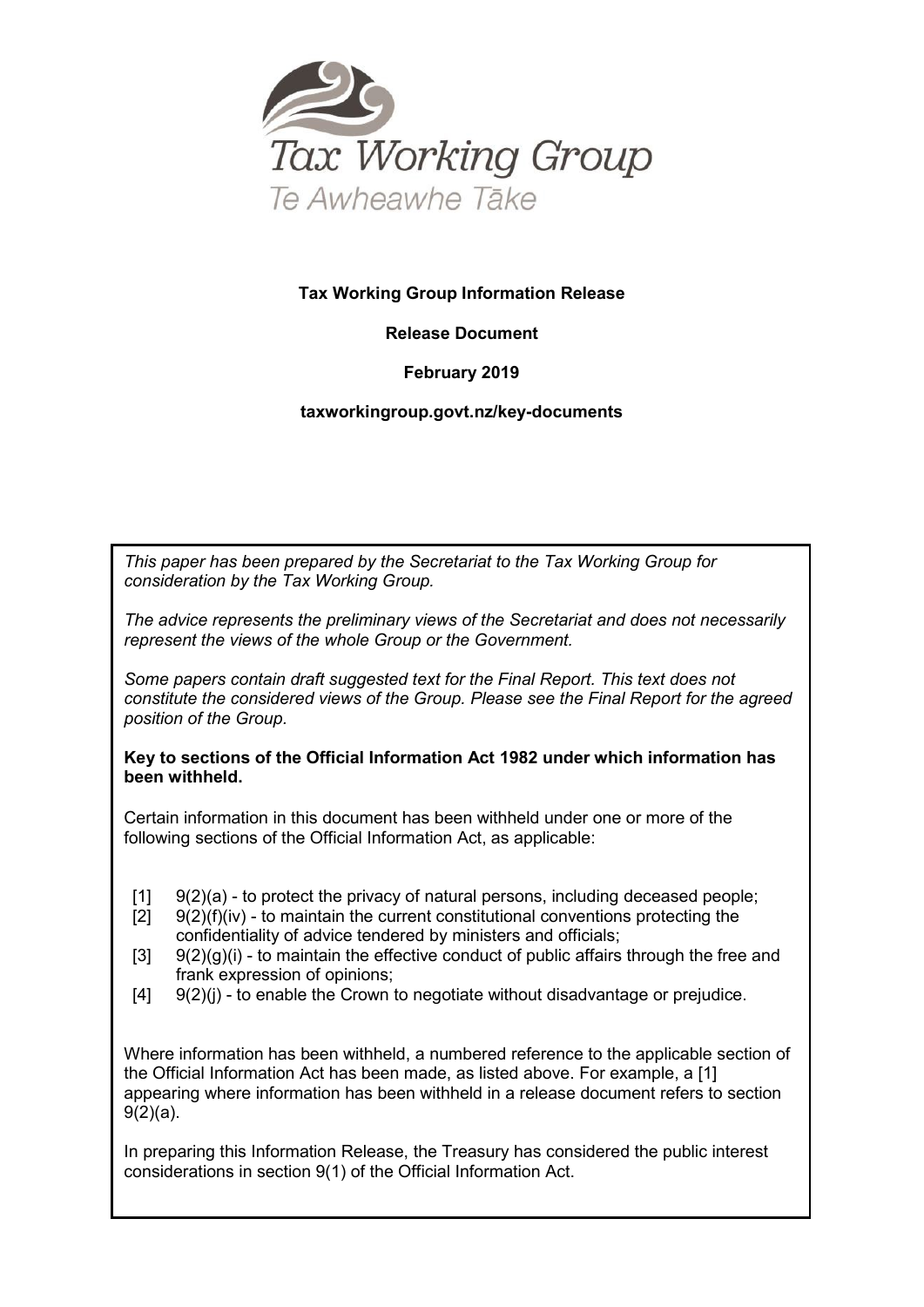# Coversheet: **Risk-free return method of taxation**

*Position Paper for Session 20 of the Tax Working Group 12 October 2018*

## Purpose of discussion

This paper:

- Sets out the theory about the equivalence of a comprehensive income tax and the risk-free return method (RFRM) of taxation if returns are made up of a risk-free return and a risky return.
- Provides examples of the outcomes under current income tax, RFRM, and a capital gains tax under four rental property scenarios.
- Provides updated revenue estimates for the RFRM applying to residential rental property (including baches) instead of the current income tax treatment.

## Key points for discussion [if required]

• The appropriateness of the outcomes in the examples.

#### Recommended actions

We recommend that you:

a **Indicate** whether you require any further work on the RFRM for residential rental property.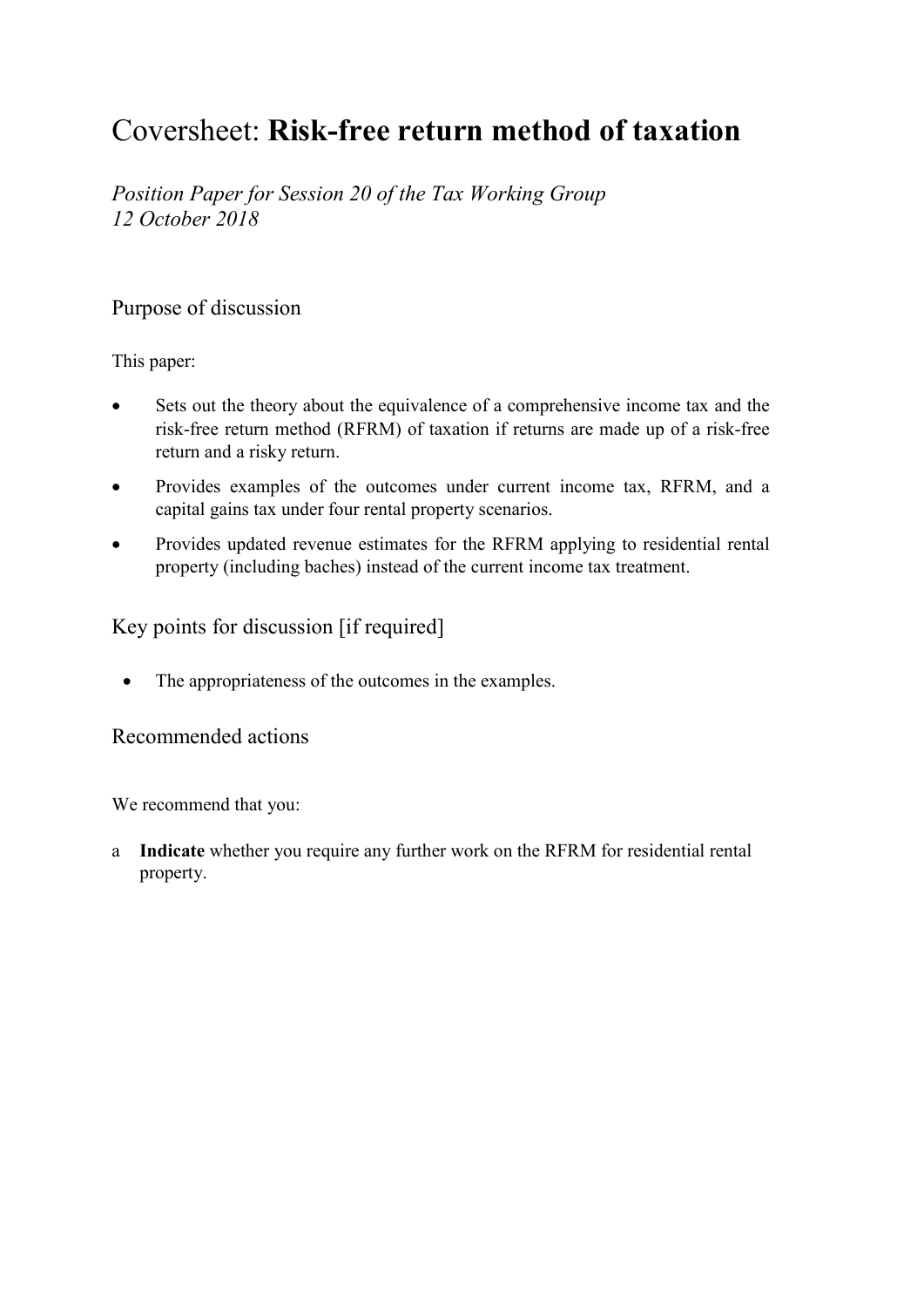# Risk-free return method of taxation

*Discussion Paper for Session 20 of the Tax Working Group* 

October 2018

*Prepared by the Inland Revenue Department and the Treasury*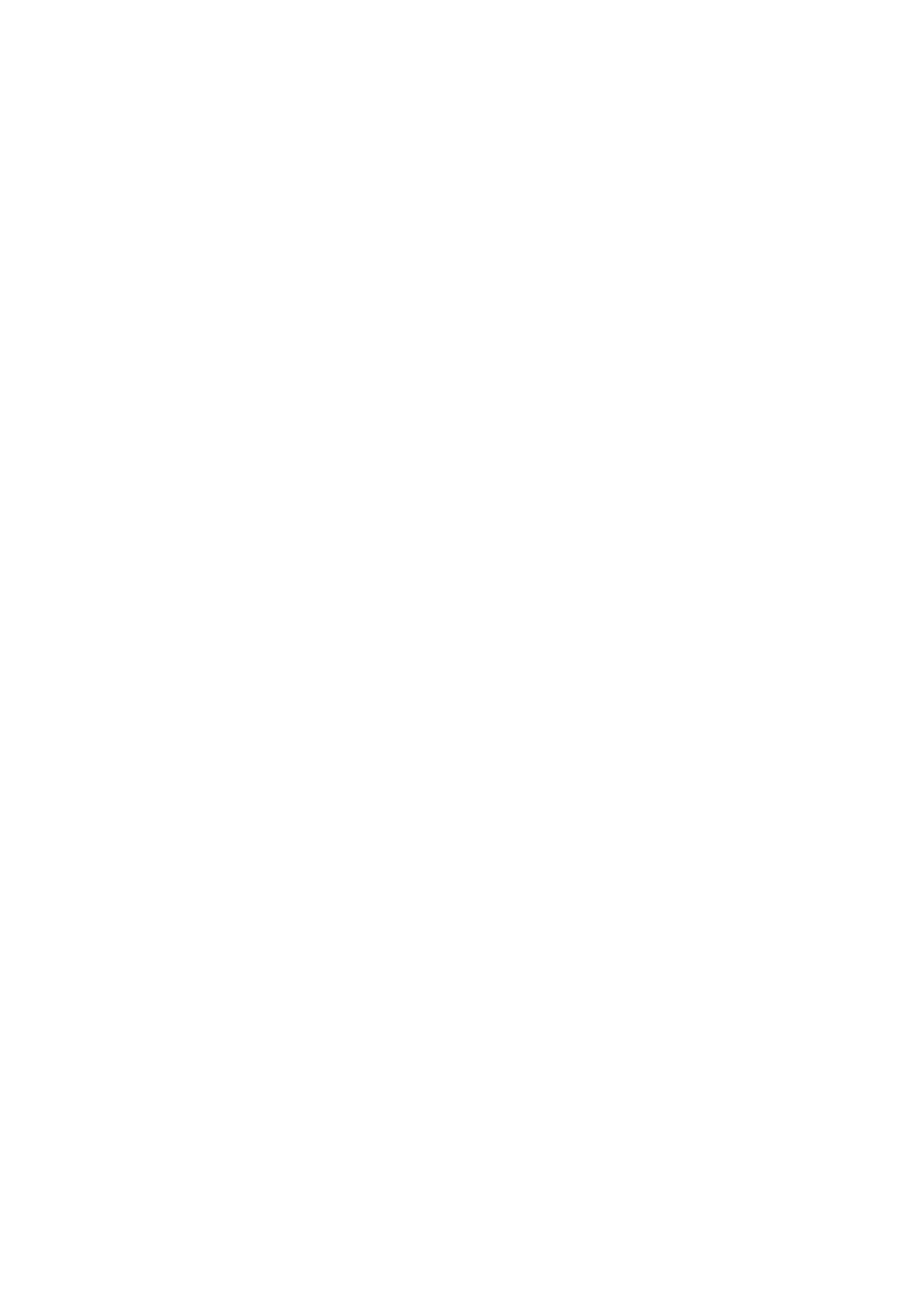## **TABLE OF CONTENTS**

| 1. Introduction                                                                  |     |
|----------------------------------------------------------------------------------|-----|
| 2. Revisiting the logic behind the risk-free return method of taxation           | - 6 |
| 3. Examples                                                                      | 10  |
| Appendix 1: Further discussion of equivalence between CIT and the<br><b>RFRM</b> | 18  |
| Appendix 2: Full description of taxation for each example                        | 20  |
| <b>Bibliography</b>                                                              | 25  |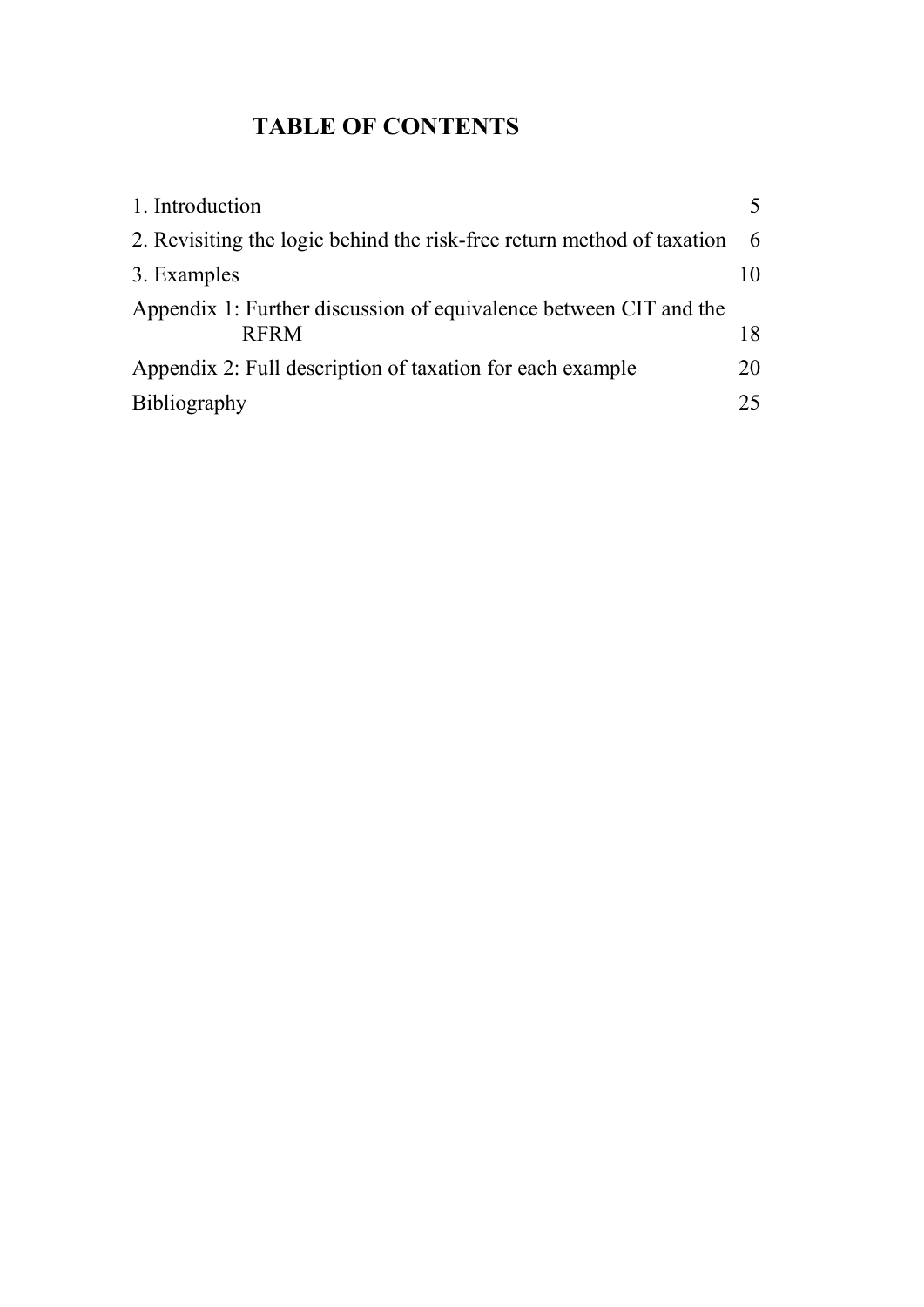## **1. Introduction**

- 1. In the Tax Working Group's interim report the Group raised the RFRM as another approach to extending the taxation of capital income (paragraph 77 of Chapter 6).
- 2. This report sets out the logic behind the RFRM to illustrate the equivalence of the RFRM and comprehensive income taxation under particular assumptions. It also provides some examples of outcomes for the taxation of residential property under:
	- current income tax treatment,
	- the risk-free return method, and
	- taxing capital gains on a realisation basis.
- 3. The examples aim to explore the costs and benefits of the RFRM in the context of a specific asset (rental property) to allow the Group to either come to a judgment about the RFRM now, or in a later meeting when further details of the other proposal to extend the taxation of capital income (taxing capital gains on a realised basis) have been worked through.
- 4. Fuller details of the examples with year-by-year results are provided in an appendix with additional assumptions required.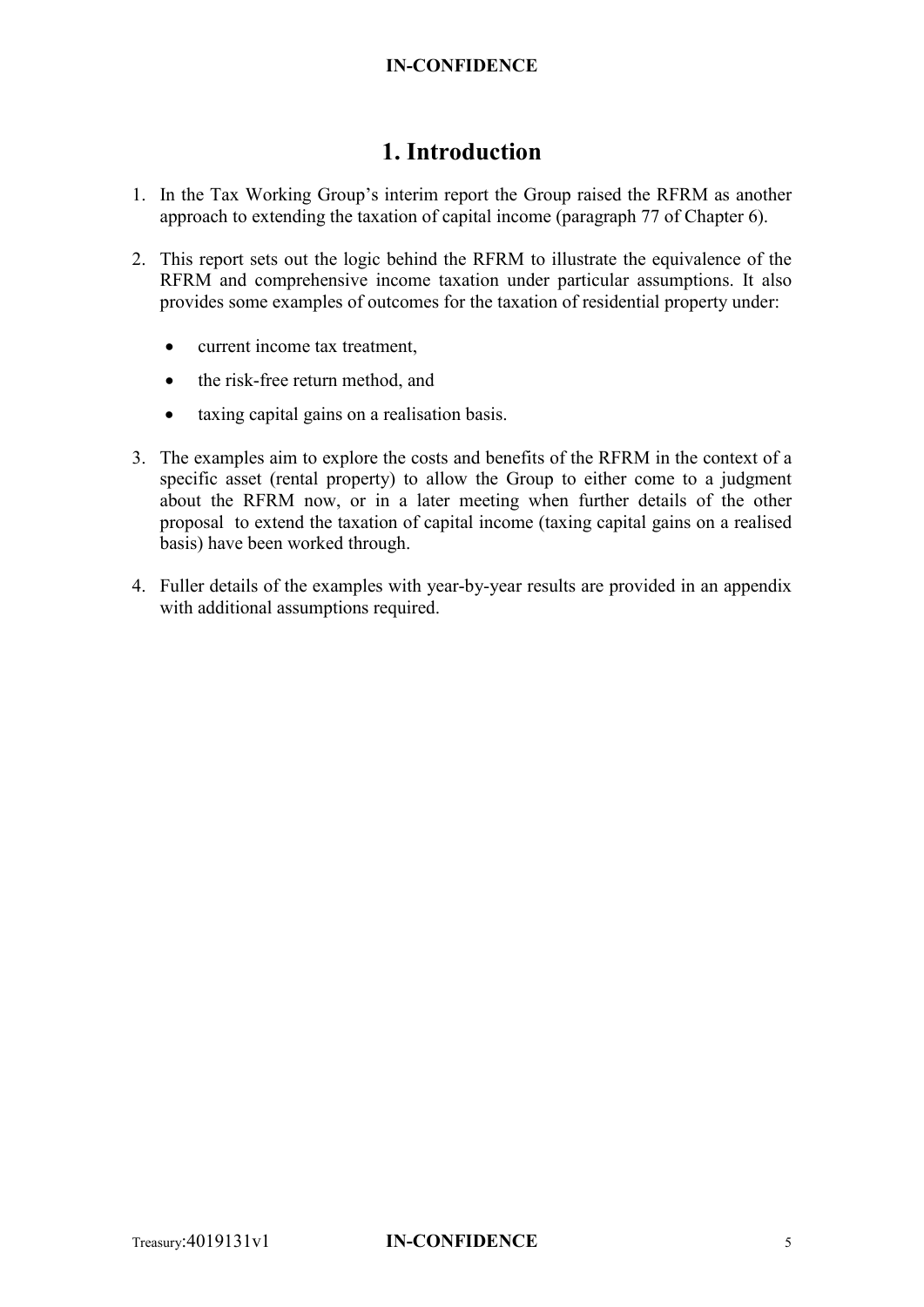## **2. Revisiting the logic behind the risk-free return method of taxation**

5. The risk-free return method of taxation involves a simple calculation:

*Equity value at the beginning of year x Risk-free rate of return x Investor's tax rate*

- 6. If Sam has a 33% marginal tax rate, the risk-free rate of return is 3.5%, and Sam owns a rental property worth \$700 000 at the beginning of the year, funded with \$300 000 of debt, Sam would owe tax of \$4620 (\$400 000 \* 3.5% \* 33%).
- 7. The appeal of the risk-free rate is that it is relatively simple and as has been pointed out elsewhere (e.g., in the McLeod Review) under certain assumptions it will be theoretically equivalent to a comprehensive income tax (CIT).
- 8. Under a CIT, tax will be high when a risky investment performs well and low when a risky investment performs badly. In contrast, if we tax on an RFRM basis, tax revenue would not depend on the performance of an investment. Despite this, the two treatments can result in the same economic effect because a risky investment can be decomposed into two parts: a part that earns the risk-free rate, and a risky gamble that has a zero market value. If tax is under a CIT, the government shares in the gamble, whereas if tax is on an RFRM basis, the government does not. But because the gamble is of zero market value, there should arguably be no differences in incentives to invest under the two taxes. Moreover, if the government swaps between the two bases, taxpayers may at least in some circumstances be able to take actions which leave them with exactly the same after-tax returns under either of the two tax bases.
- 9. To understand the basic idea, consider a simple example based on Annex A in the McLeod Review's final report. An investor has \$200 which is split equally between risk-free and risky investments. The risk-free investment generates \$104 a year later, which is returned to the investor (i.e. the risk-free return is 4%). The investor invests the rest in a risky investment which returns \$130 half of the time, but only \$90 the remaining half of the time. The risky investment generates a 10% expected return. This provides a 6% risk premium over and above the risk free return which compensates investors for taking on risk.
- 10. The following table sets out the potential outcomes for someone with a 33% tax rate assuming, initially, that we have a CIT with full deductions for any capital losses.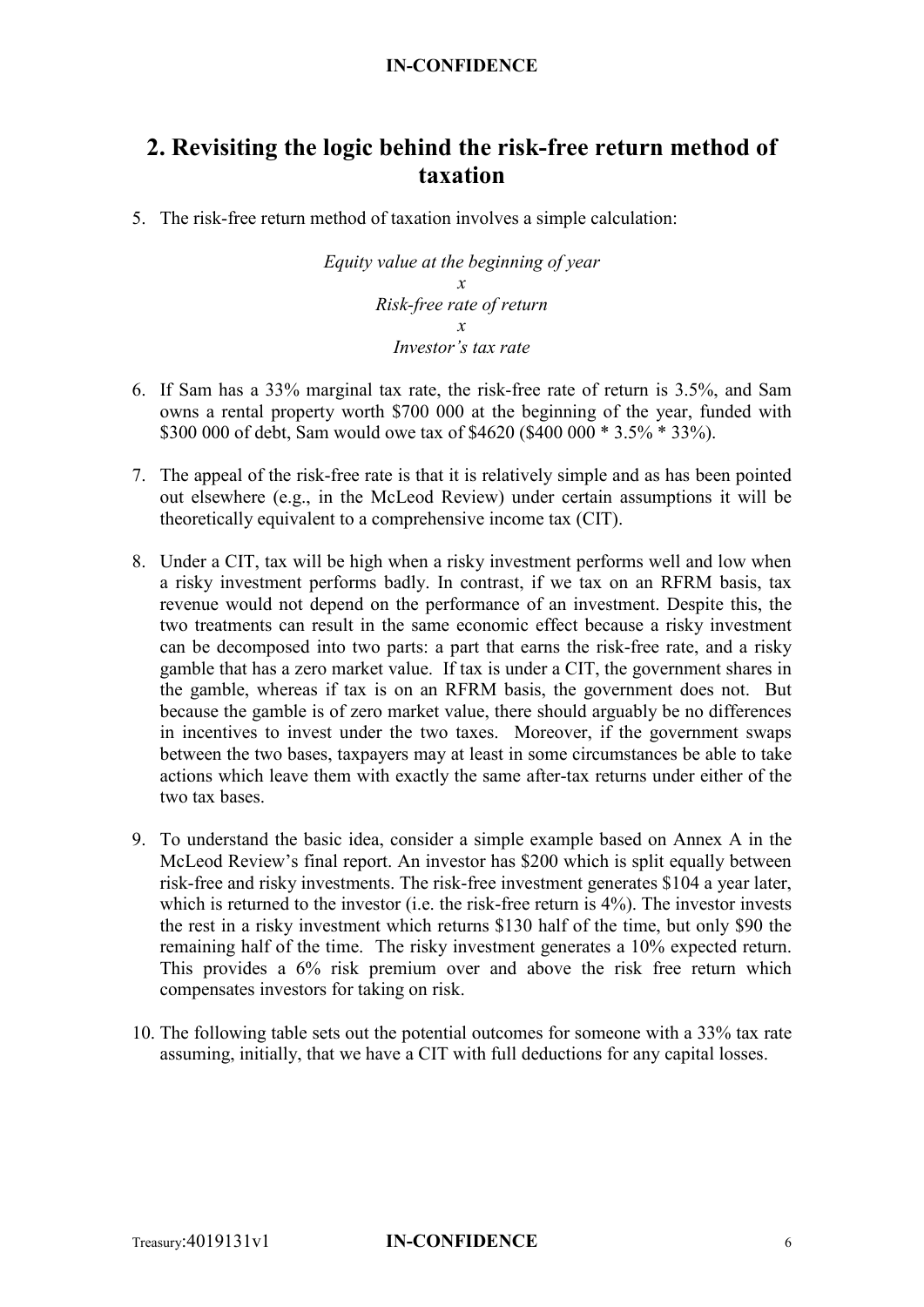|                | Risk-free  | Risky      | Total before | Tax      | Net return |
|----------------|------------|------------|--------------|----------|------------|
|                | investment | investment | tax          |          |            |
| <b>Risky</b>   | \$4.00     | \$30.00    | \$34.00      | \$11.22  | \$22.78    |
| investment     |            |            |              |          |            |
| does well      |            |            |              |          |            |
| Risky          | \$4.00     | $-$10.00$  | $-$ \$6.00   | $-$1.98$ | $-$ \$4.02 |
| investment     |            |            |              |          |            |
| does not do    |            |            |              |          |            |
| well           |            |            |              |          |            |
| Expected       | \$4.00     | \$10.00    | \$14.00      | \$4.62   | \$9.38     |
| return $(50\%$ |            |            |              |          |            |
| * each         |            |            |              |          |            |
| scenario       |            |            |              |          |            |
| above)         |            |            |              |          |            |

#### **Table 1: Initial position with CIT**

- 11. The person in the table above has an expected (or average) return after tax of \$9.38.
- 12. If the government introduces the RFRM, the opening value of the portfolio is taxed at the risk-free rate of 4%. If the person does not adjust the portfolio, the change in tax treatment will result in the following outcomes:

|                                                      | Risk-free<br>investment | Risky<br>investment | Total<br>before tax | Tax (\$200<br>* $4\%$ * | Net return |
|------------------------------------------------------|-------------------------|---------------------|---------------------|-------------------------|------------|
|                                                      |                         |                     |                     | $33\%)$                 |            |
| Risky<br>investment                                  | \$4.00                  | \$30.00             | \$34.00             | \$2.64                  | \$31.36    |
| does well                                            |                         |                     |                     |                         |            |
| <b>Risky</b><br>investment<br>does not do<br>well    | \$4.00                  | $-$10.00$           | $-$ \$6.00          | \$2.64                  | $-$ \$8.64 |
| Expected return<br>$(50\% * each$<br>scenario above) | \$4.00                  | \$10.00             | \$14.00             | \$2.64                  | \$11.36    |

**Table 2: RFRM with no portfolio adjustment**

13. The person's expected return has increased from \$9.38 to \$11.36. At the same time the risk of the person's portfolio has increased. The good outcome now provides \$31.36 (instead of \$22.78), and the bad outcome now provides a loss of \$8.64 (instead of a loss of \$4.02). Government tax revenue has shrunk from an expected \$4.62 (with some market risk), to a definite \$2.64 (without market risk).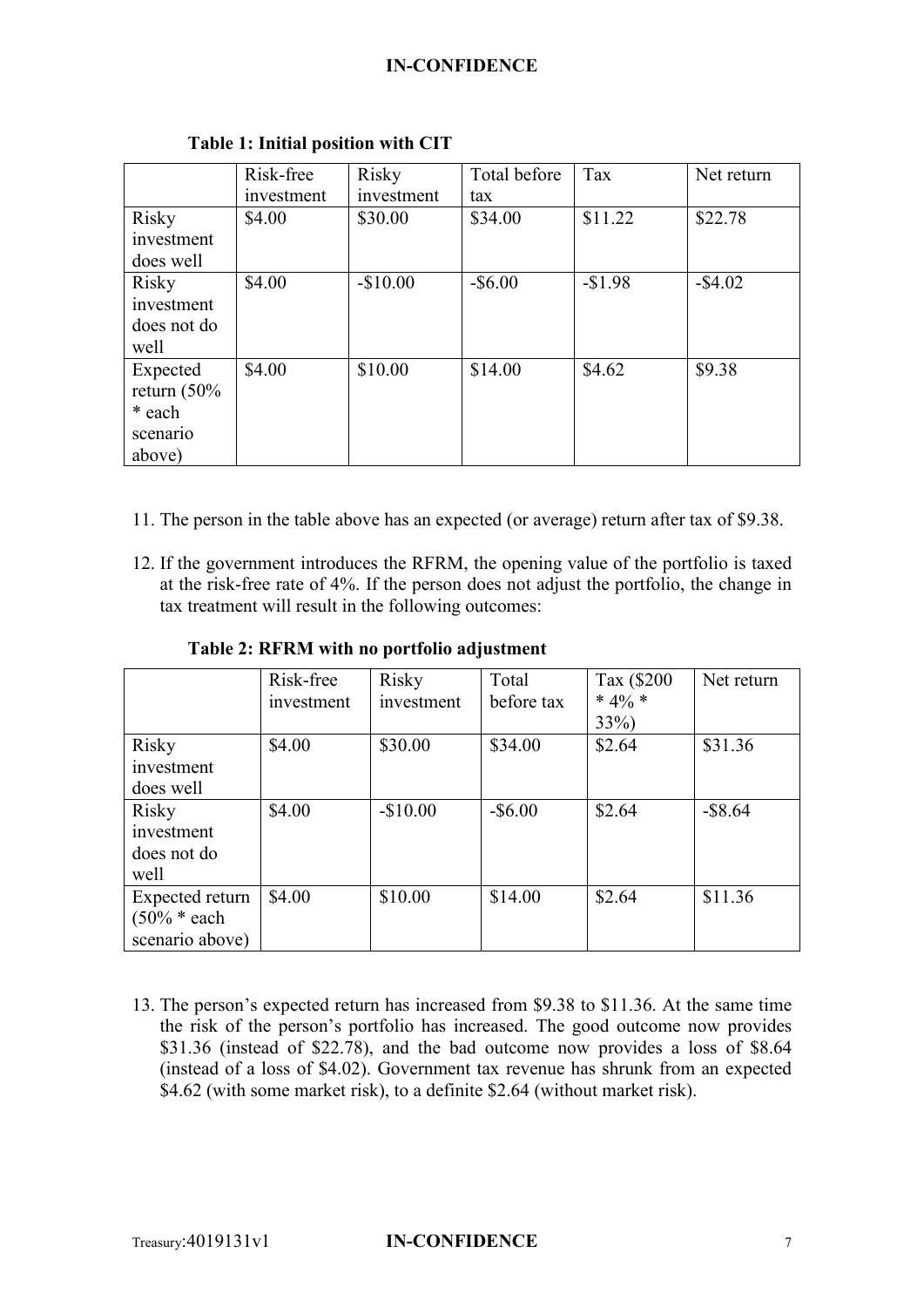14. If the investor wants to go back to the old risk exposure, she could sell \$33 of her risky investment and put it into the risk-free investment so that she has \$133 of riskfree investment and \$67 of risky investment. If she did that, the result would be:

|                 | Risk-free  | <b>Risky</b> | Total      | Tax $(\$200 *$ | Net return |
|-----------------|------------|--------------|------------|----------------|------------|
|                 | investment | investment   | before tax | $4\% * 33\%$   |            |
| Risky           | \$5.32     | \$20.10      | \$25.42    | \$2.64         | \$22.78    |
| investment      |            |              |            |                |            |
| does well       |            |              |            |                |            |
| Risky           | \$5.32     | $-$ \$6.70   | $-$1.38$   | \$2.64         | $-$ \$4.02 |
| investment      |            |              |            |                |            |
| does not do     |            |              |            |                |            |
| well            |            |              |            |                |            |
| Expected return | \$5.32     | \$6.70       | \$12.02    | \$2.64         | \$9.38     |
| $(50\% * each$  |            |              |            |                |            |
| scenario above) |            |              |            |                |            |

#### **Table 3: RFRM with portfolio adjustment**

- 15. You can see that the final column of table 3 is identical to the final column of table 1. Through portfolio adjustments, the investor has identical post-tax returns under the RFRM as she did under the CIT. Government revenue is lower, but it is riskfree.
- 16. It might be thought that a major advantage of taxing income as comprehensively as possible rather than having an RFRM is that doing so is likely to generate more tax revenue. However, there is an important flipside. While there would be a higher expected revenue stream under a CIT, this revenue stream would be risky and there are costs in being exposed to risk. As Weisbach (2004) has pointed out, if the government wants to earn additional revenue but expose itself to risk, it can do this by choosing a CIT regime, or separately investing into risky markets, including the sharemarket.
- 17. Thus, this is the basic logic behind the RFRM as a possible alternative to a CIT (or a tax which gets as close to a CIT as is practicable). Potential advantages of an RFRM that have been suggested include that there would be no lock in (although this depends critically on there being accurate valuations as is discussed further in section 3). A realisation-basis tax on capital gains can lock taxpayers into existing assets even when it would be more efficient for them to swap to new assets.
- 18. Aside from the equivalence between a CIT and RFRM from a theoretical perspective, there are practical realities which mean that sometimes RFRM will be better or worse than a CIT. The RFRM is best-suited for passive investments in assets like equities, where the expected return is the risk-free return coupled with a risk premium. We will be reporting further on this in the context of extending the taxation on capital income in a later report on managed funds.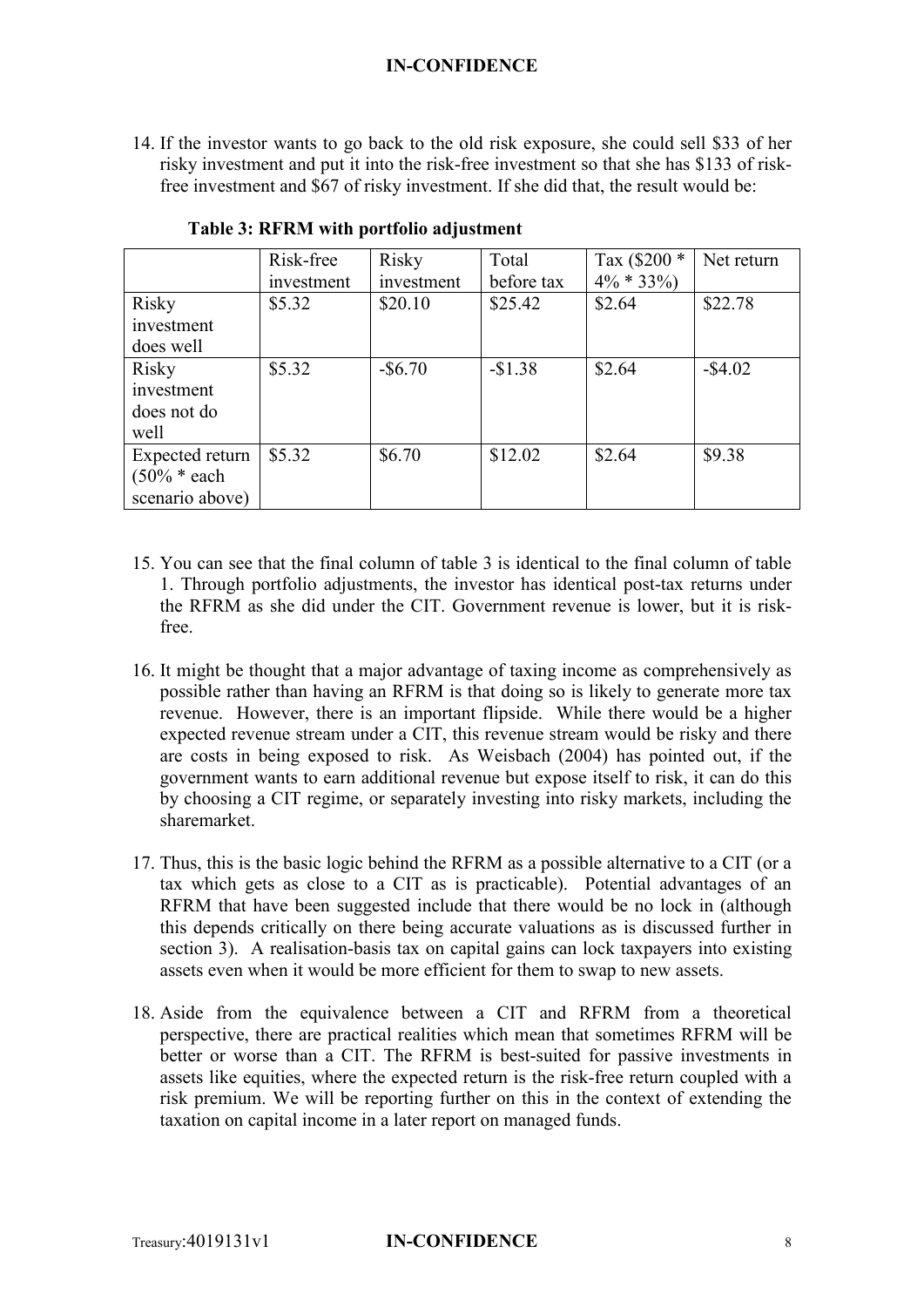- 19. RFRM is unlikely to be appropriate in cases where labour income can be bundled into the return, where there are economic rents that are not capitalised into asset prices, or where an asset is difficult to value. As suggested in the RFRM and Land Taxes discussion paper for session 11 of the Tax Working Group (June 2018), the asset class (aside from publically listed equities) most likely to be suited to the RFRM is residential rental property, which is what the rest of this paper looks at. Even applying the RFRM to this asset class might be difficult, however, given:
	- Valuations might not reflect market value,
	- Some of the return may be a reward for labour by the landlord,
	- Tax may be due even when there is no underlying cash flow from the asset, and
	- The broad equivalence between the RFRM and CIT is difficult to explain and there may not be a large degree of public acceptance of the tax – many may see large realised gains and take the view that these should have been taxed rather than taxpayers only being required to pay tax on risk-free imputed returns. If the market falls and people are making losses on their rental properties, it may be hard for them to accept that they should be paying tax.
- 20. An additional practical concern is the level of the risk-free rate. Current 2-year government bond rates yield approximately  $1.7\%$ .<sup>1</sup> This might be the appropriate risk-free rate. But households can invest in term deposits at banks, which have very little risk and earn approximately  $3.5\%$ <sup>2</sup>
- 21. Taxing equity in residential rental property on a return of 1.7% might be seen as difficult to reconcile when term deposits are taxed on their actual return of (approximately) 3.5%. But the theory relies on us choosing the right risk-free rate. If we choose 3.5% and the true risk-free rate is 1.7%, the effective tax rate on residential rental property will theoretically be almost double the rate that the logic above requires. If we choose 1.7% and the true rate is 3.5% it will be slightly over half the rate that the logic above requires.
- 22. The rest of this paper looks at how the RFRM might apply to rental property, and uses a rate of 3.5% in the examples. Revenue estimates are provided using both 3.5% and 1.7%

<sup>&</sup>lt;sup>1</sup> [https://www.rbnz.govt.nz/statistics/b2,](https://www.rbnz.govt.nz/statistics/b2) accessed on 25 September 2018.

<sup>&</sup>lt;sup>2</sup> [https://www.interest.co.nz/saving/term-deposits-1-to-5-years,](https://www.interest.co.nz/saving/term-deposits-1-to-5-years) accessed on 25 September 2018.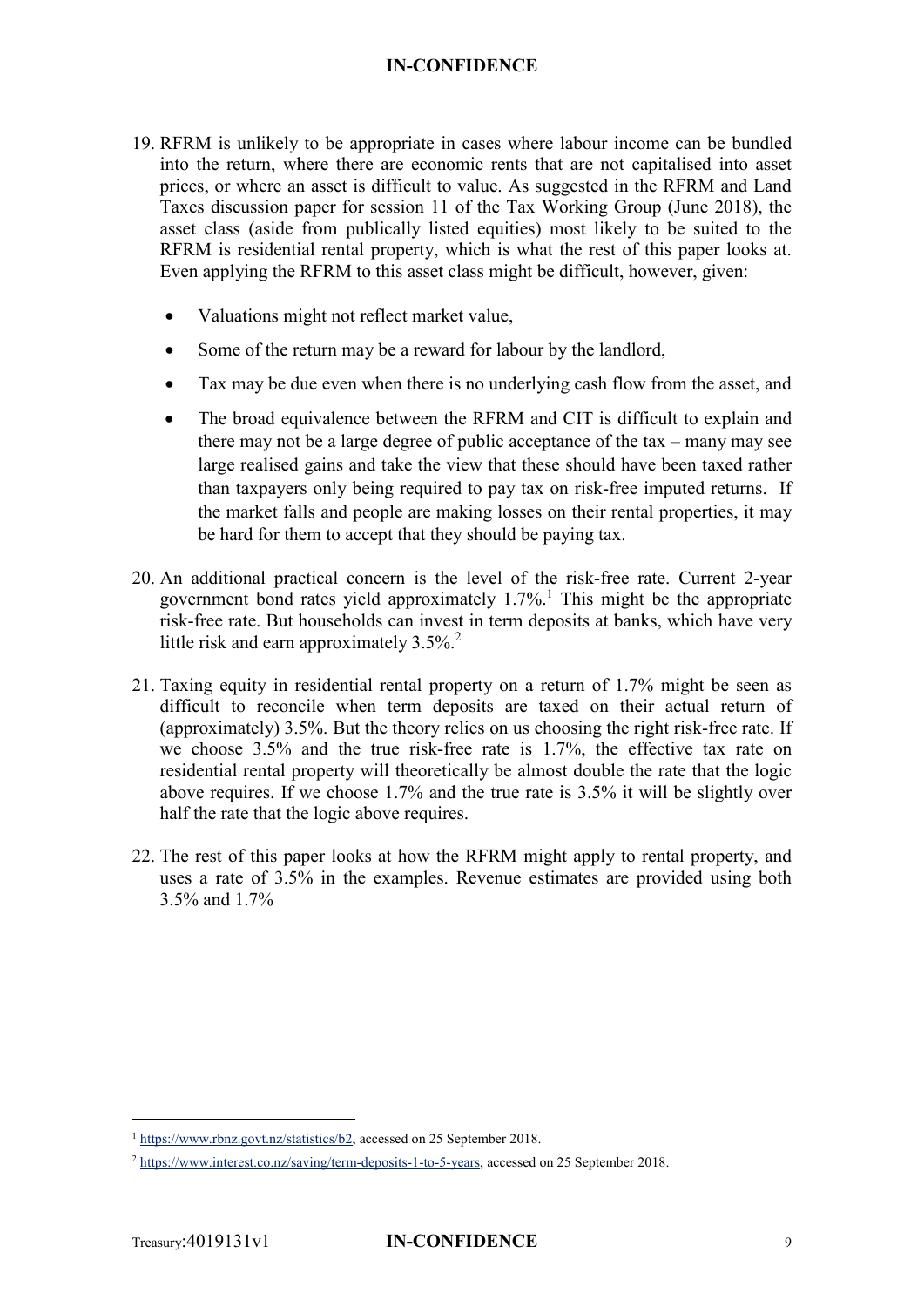## **3. Examples**

23. In the examples that follow we set out the treatment of events under three regimes:

- Current income tax
- RFRM
- Current income tax combined with taxing realised gains

24. For all examples below, the starting position is:

- An investor with a 33% marginal tax rate.
- A rental property purchased at the start of the period, funded with a 30% interest-only mortgage at a 5% interest rate. The rental property is purchased for \$700 000. Net equity is \$490 000.
- Annual interest expense is \$10 500.
- Gross rents received are \$31 200 (\$600 per week) in the first year.
- Other expenses are \$5 000 per year.
- The risk-free rate is assumed to be 3.5%.

#### **Example 1: Price increases by 50% over 6 years. Property is sold in 6th year**

25. In this example the market value of a rental property is rising, and the property is sold in the 6th year for 50% more than it was purchased for.



26. Because the property is sold after 6 years, the sale falls outside of the bright-line period, and under the current income tax treatment there is no tax on the sale.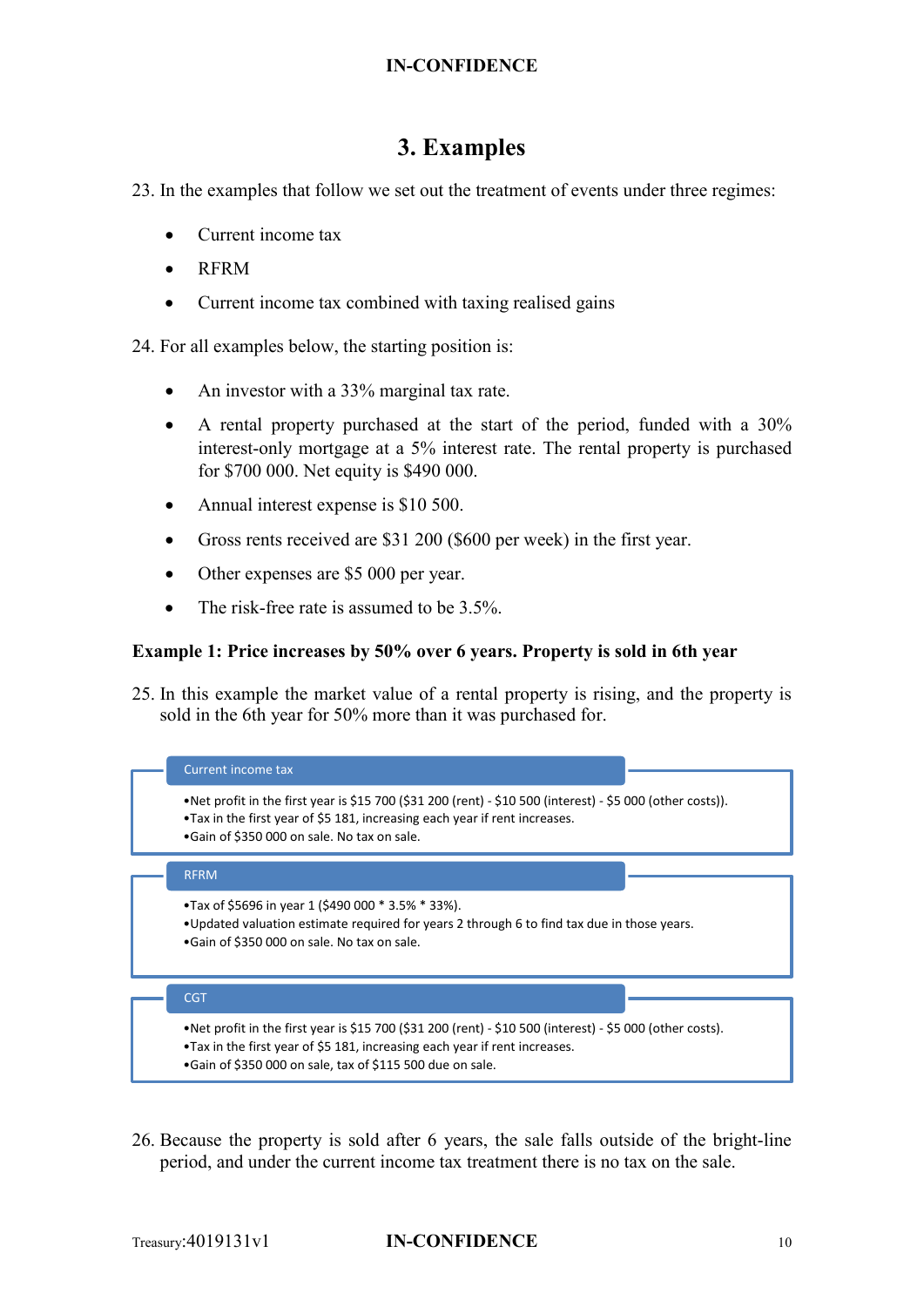- 27. Under the RFRM, there is tax of \$5696 due in the first year. In the next year, an updated valuation of the property is required to determine the tax due in that year. The same is true for all following years.
- 28. If the market value is not updated, owners face the incentive to be "locked in" to assets that have appreciated as they are paying a deemed return on a lower rate. If they replace the property with one that is of equal value, they will face higher tax on the new (accurate) opening value of the new property.
- 29. Council rateable valuations could be used to provide updated values if properties are not sold, but it is important that they are accurate: if the market value of a property is \$100 000 more than the council valuation, in effect \$100 000 of equity in a property is not taxed.
- 30. When the property is sold there is no tax due on the gain under the RFRM. To the extent that the gain represents a risky return, then under the logic outlined in section 2 arguably there is little fairness difference between the RFRM and the CGT outcomes (given levels of risk), except that capital gains would be taxed on realisation and the RFRM is equivalent to a tax on accruing gain. It is likely, however, that public opinion on fairness may be that there is a very material difference given the actual result.
- 31. If capital gains are taxed, there is a gain of \$350 000 on sale, with tax of \$115 500 due on the gain. The post-tax capital gain for the investor is \$234 500.

#### **Example 2: Price decreases by 30% over 6 years. Property is sold in 6th year**

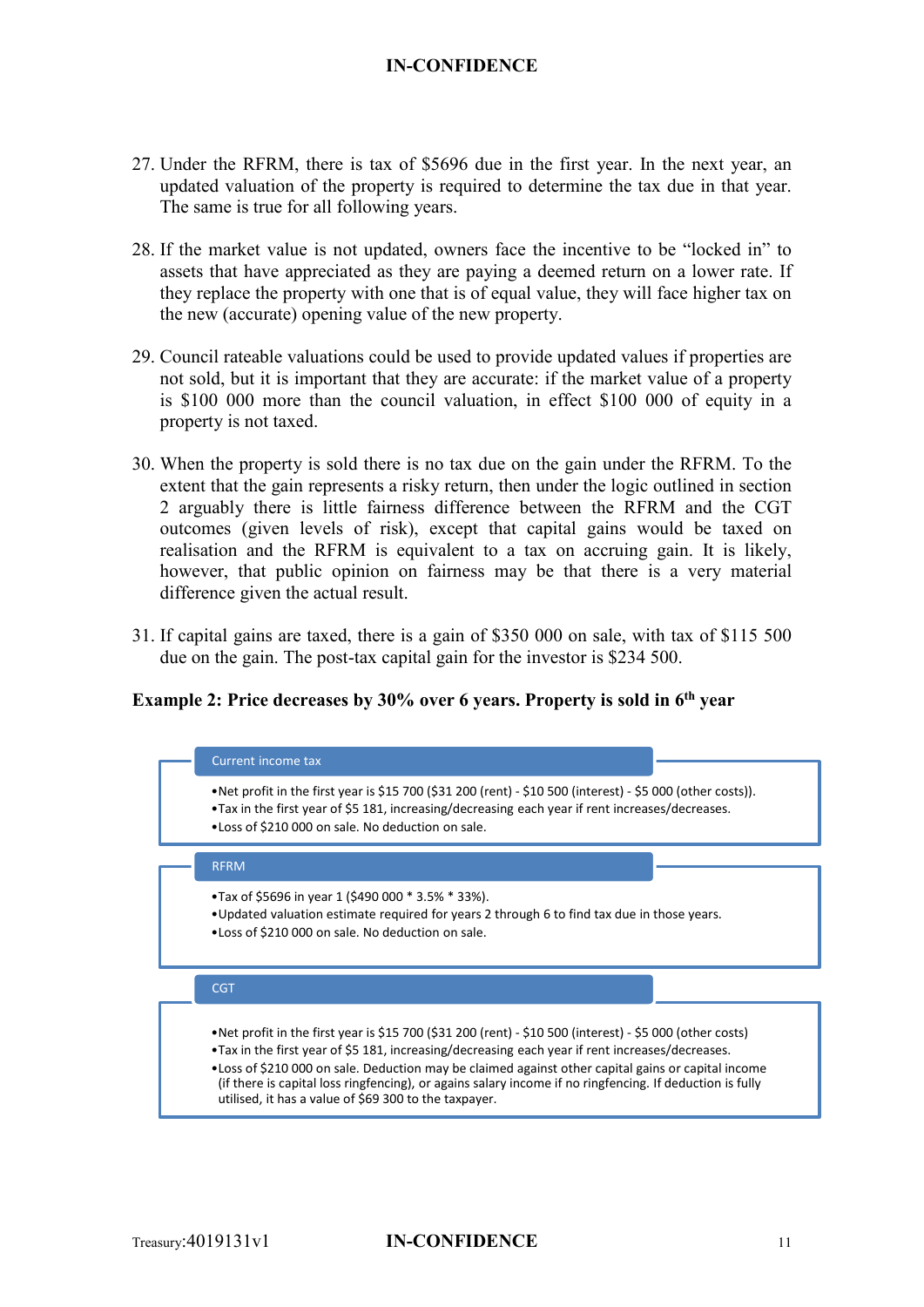- 32. In this case the price has decreased by 30% over 6 years. Under current law, there is no deduction for the loss available on sale.
- 33. Under the RFRM updated valuation estimates would be required each year. If updated valuations were not used each year, investors would be incentivised to sell the asset to buy a replacement asset with a lower tax value. Under the RFRM there would be no deduction on sale. Note that the landlord will have paid positive tax despite making an economic loss. This may be difficult for the landlord to understand $3$
- 34. Under a CGT there would be a \$210 000 loss on sale. This would either be deductible against other capital gains or capital income (if there is capital loss ringfencing), or against any other income if there is no capital loss ringfencing. Any unutilised loss would be carried forward to be used in future years.

#### **Example 3: Landlord's labour increases rent by 5%**

35. In this example, it is assumed that the landlord works on the property and maintains the garden every fortnight for 2 hours. In turn, this raises the rent able to be charged by 5% (\$30 per week).



36. As can be seen the RFRM does not tax the returns from landlord's labour. This reveals that while the RFRM may provide accurate and economically equivalent

<sup>&</sup>lt;sup>3</sup> Arguably this is why for individual investors, the current regime that is closest to the RFRM - the Fair Dividend Rate - charges no tax if the investor's portfolio value has declined over the income year. This seems fairer to the public but is inconsistent with the logic set out in section 2 (which is the part of the genesis of the Fair Dividend Rate),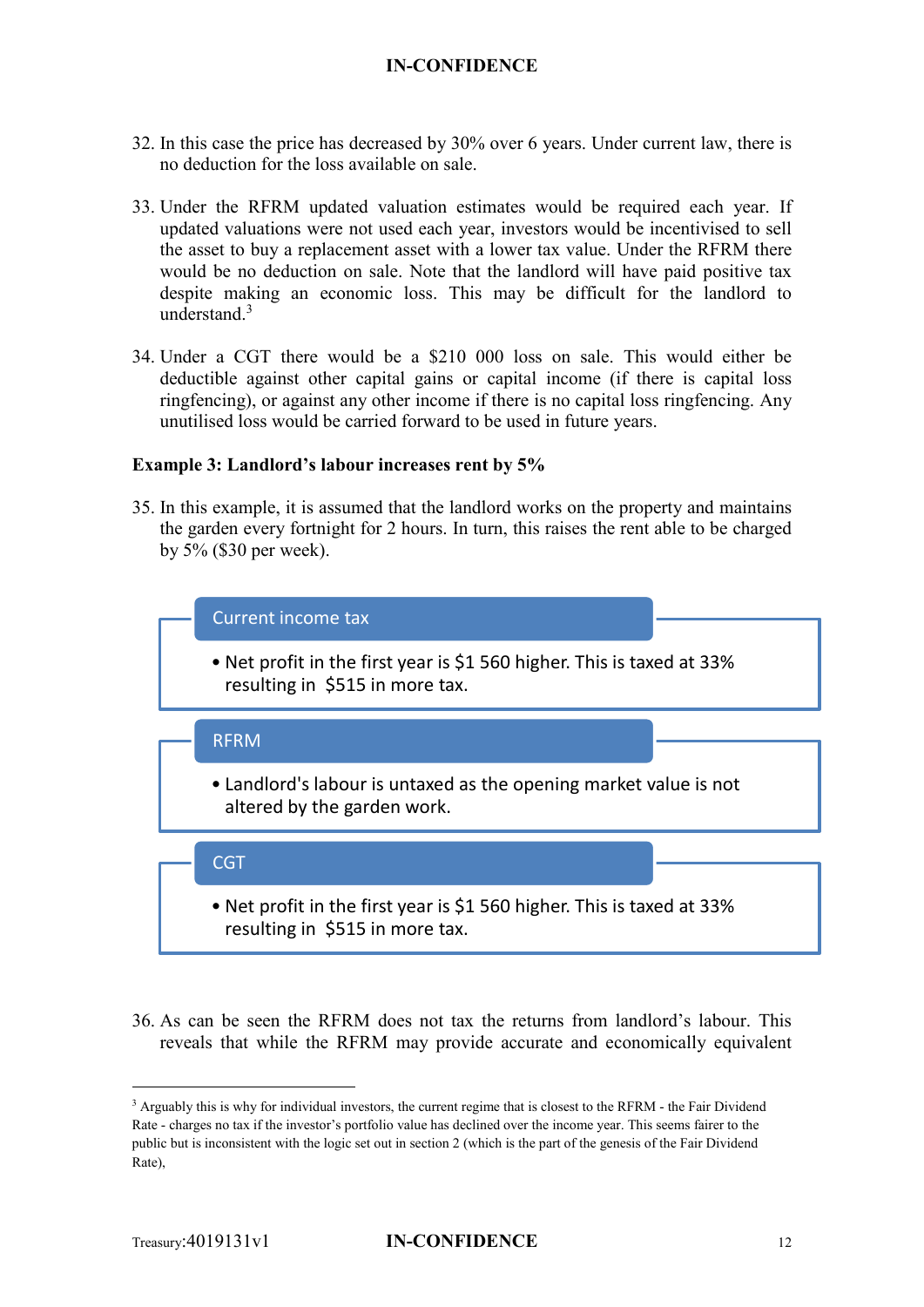results where the only source of return is the risk-free return and a risk premium, it breaks down when an asset owner is able to use labour to increase the return.

37. The landlord is able to earn \$30 per hour untaxed on his or her labour. This is likely to be regarded as unfair when all other workers are taxed on their income. It is also inefficient because the landlord is incentivised to divert his or her labour to the untaxed garden maintenance over taxed efforts that might earn (say) \$40 pre-tax. The difference between the \$30 untaxed and \$40 pre-tax income is a loss of income to the country caused by the undertaxation of the labour by the RFRM.

#### **Example 4: Renovation by third-party builder increases value of the house**

- 38. In this example, it is assumed that the landlord hires a third-party builder to renovate the house, borrowing \$100 000 to spend on capital costs. These capital costs are non-deductible under the current income tax, but interest deductions (at an assumed 5%) are deductible. The renovation increases the rent by \$120 per week, and the market value of the house by \$120 000.
- 39. We assume that in the absence of market valuation requirements each year, the landlord would add the capital cost base to the RFRM opening market value amount.



40. In this example the RFRM undertaxes the reward to the landlord's good idea. There is no tax on the additional income generated by the landlord's decision to improve the property and the economic profits that this has created. Just as in example 3, there is no tax on what the landlord is contributing. Despite increasing the rental income and the capital value of the property, the net equity in the property has not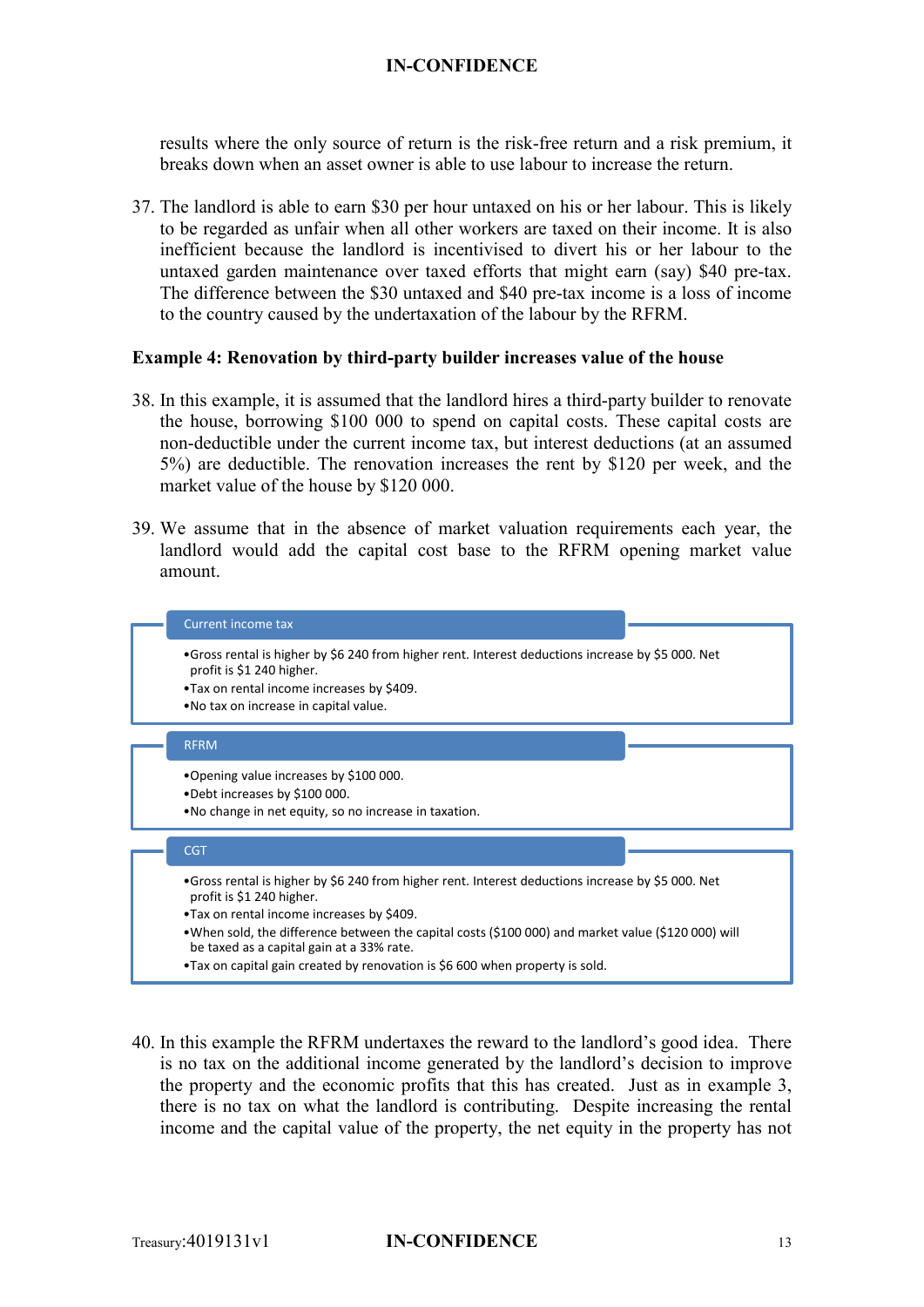increased and so there is no additional taxation even though there is additional income.

41. Appendix 1 sets out in more detail why the RFRM undertakes the landlord's return, even though the RFRM uses the updated market value.

#### **Revenue estimates**

- 42. We have estimated the fiscal effect of switching to the RFRM if applied to residential rental property, including baches.
- 43. The fiscal model uses data published by the Reserve Bank of New Zealand on the aggregate value of rental property (which includes baches) and subtracts our estimate of the total debt that is currently deductible for tax purposes, to arrive at a net equity figure.
- 44. The level of total debt currently deductible is estimated by taking the total value of rental property<sup>4</sup> (RBNZ data) and applying an estimated average rental yield (from data reported by interest.co.nz<sup>5</sup>). In aggregate, informed by this data and noting that total rental value in New Zealand is skewed toward Auckland given its size and housing values, we assume that the gross rental yield is approximately 4.5% across New Zealand.
- 45. From this gross rental yield we subtract 1.5 percentage points, representing noninterest deductible costs including rates, insurance, and maintenance. That provides a net rental yield across New Zealand before interest deductions.
- 46. We compare that net rental yield (before interest deductions) with net reported taxable income from Inland Revenue data. The difference between the two figures can be attributed to interest deductions. With an estimate of interest deductions we can estimate total debt for any interest rate. At a 5% interest rate, implied borrowing is \$130bn. In that case net equity will be \$140bn, representing a gearing ratio of 48%.
- 47. We apply two different risk-free rates given the discussion at paragraphs 21 and 22 about the question of the appropriate risk-free rate. We use 3.5%, and 1.7%.
- 48. We will provide estimates of the revenue from the RFRM as compared with a tax on realised capital gains when that model (that estimates revenue from taxing realised gains) has been through a full quality assurance process.

 <sup>4</sup> This data includes baches and excludes Housing New Zealand property. Any tax changes affecting Housing New Zealand are fiscally neutral from the government's perspective, as higher (or lower) tax will result in lower (or higher) dividends over time.

<sup>5</sup> https://www.interest.co.nz/saving/rental-yield-indicator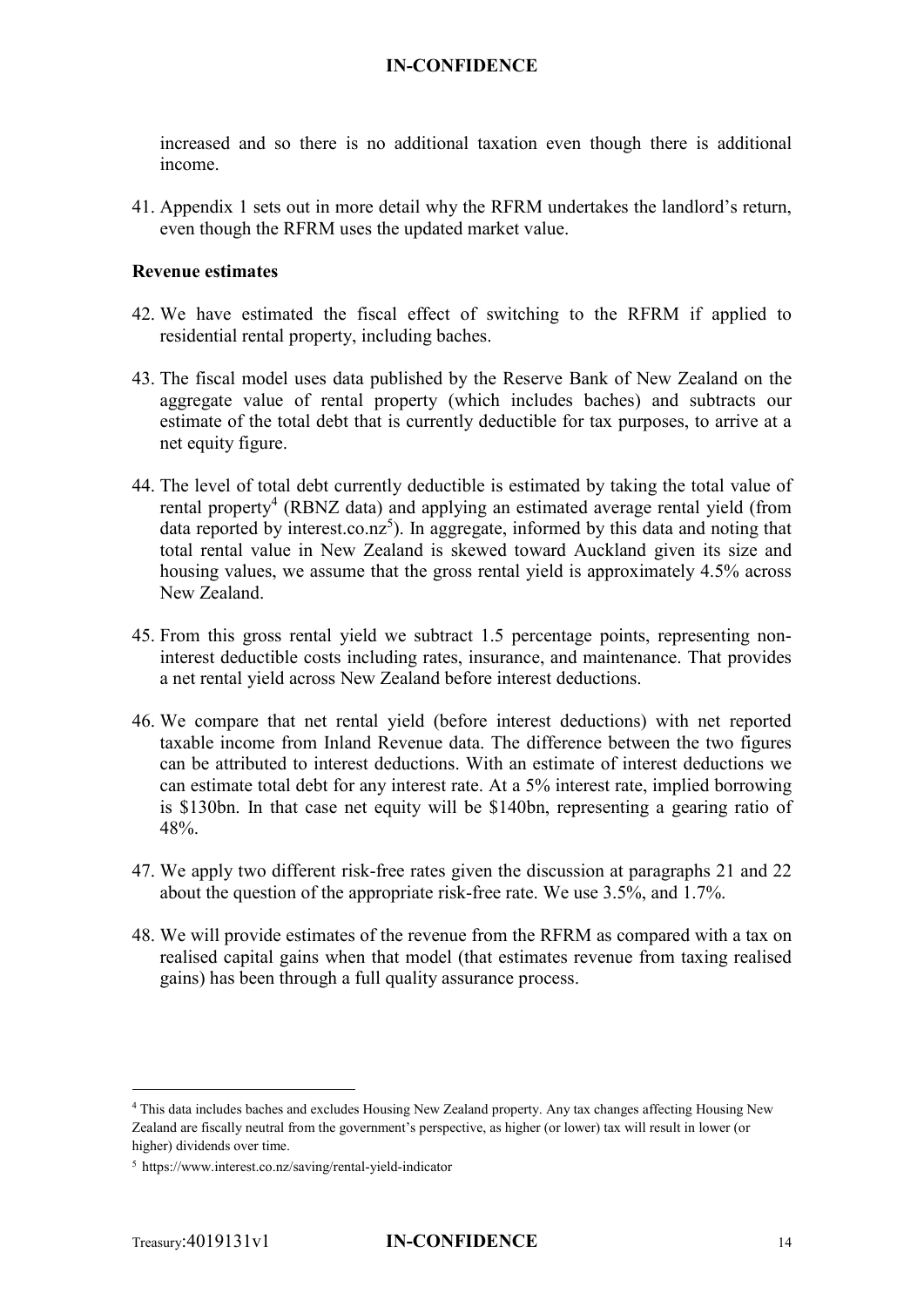## **48% gearing, 3.5% RF rate**

| <b>Fiscal year</b>           | 2021/22 | 2022/23 | 2023/24 | 2024/25 | 2025/26 | 2026/27 | 2027/28 | 2028/29 | 2029/30 | 2030/31 |
|------------------------------|---------|---------|---------|---------|---------|---------|---------|---------|---------|---------|
|                              |         |         |         |         |         |         |         |         |         |         |
|                              |         |         |         |         |         |         |         |         |         |         |
|                              |         |         |         |         |         |         |         |         |         |         |
|                              |         |         |         |         |         |         |         |         |         |         |
| <b>RFRM</b>                  |         |         |         |         |         |         |         |         |         |         |
| Revenue                      |         |         |         |         |         |         |         |         |         |         |
| (Sm)                         | 1,670   | 1,760   | 1,870   | 1,980   | 2,090   | 2,220   | 2,350   | 2,490   | 2,630   | 2,790   |
| Less loss                    |         |         |         |         |         |         |         |         |         |         |
| ringfencing                  |         |         |         |         |         |         |         |         |         |         |
| (Sm)                         | 190     | 240     | 190     | 190     | 190     | 190     | 190     | 190     | 190     | 190     |
| Less                         |         |         |         |         |         |         |         |         |         |         |
| current tax                  |         |         |         |         |         |         |         |         |         |         |
| (Sm)                         | 448     | 461     | 475     | 489     | 504     | 519     | 535     | 551     | 568     | 585     |
| Less                         |         |         |         |         |         |         |         |         |         |         |
| <b>brightline</b><br>revenue |         |         |         |         |         |         |         |         |         |         |
| (Sm)                         | 35      | 55      | 58      | 61      | 64      | 68      | 72      | 76      | 80      | 85      |
| <b>Net</b>                   |         |         |         |         |         |         |         |         |         |         |
| Revenue                      |         |         |         |         |         |         |         |         |         |         |
| <b>RFRM</b>                  |         |         |         |         |         |         |         |         |         |         |
| (Sm)                         | 997     | 1,004   | 1,147   | 1,240   | 1,332   | 1,443   | 1,553   | 1,673   | 1,792   | 1,930   |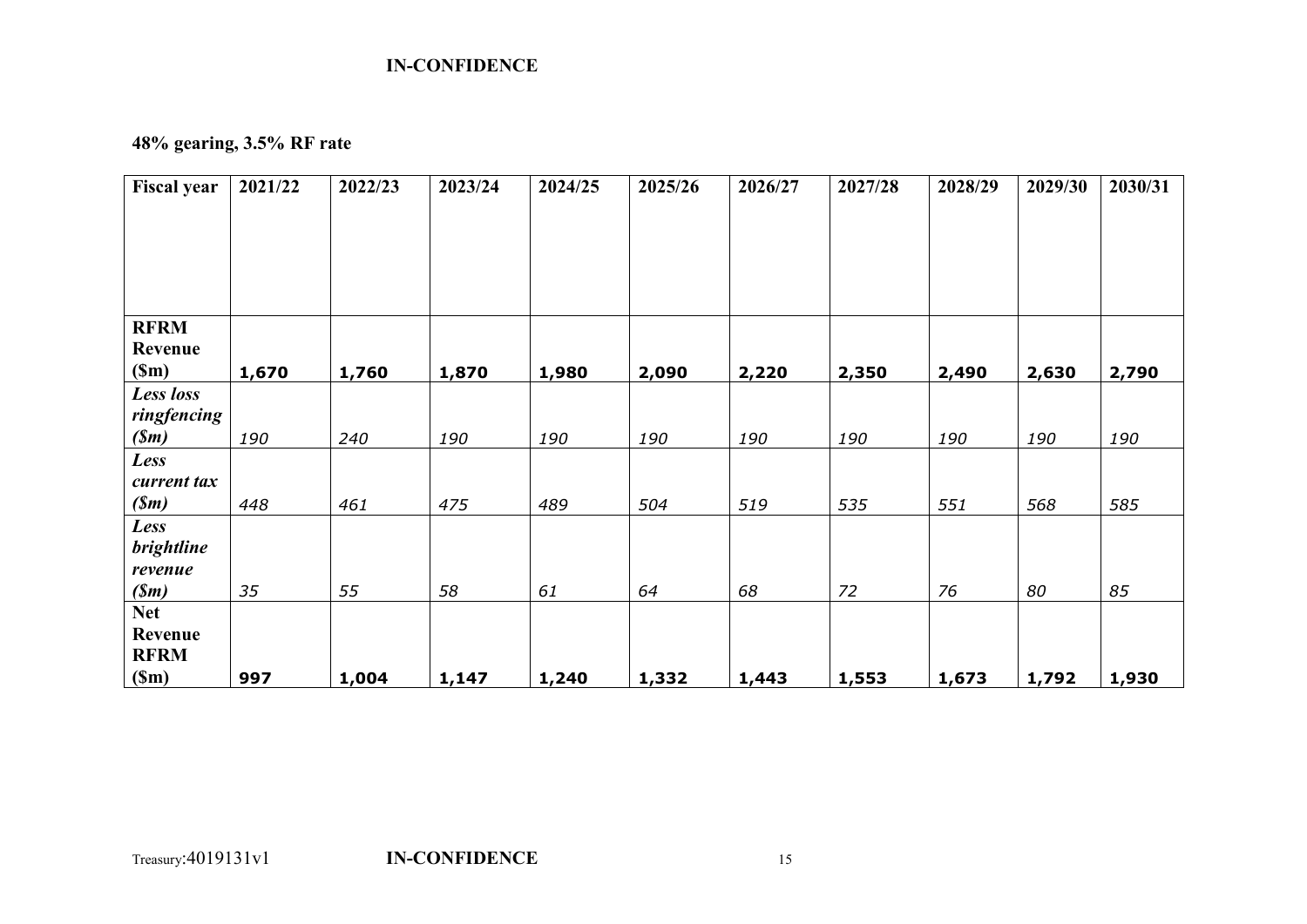## **48% gearing, 1.7% RF rate**

| <b>Fiscal year</b> | 2021/22 | 2022/23 | 2023/24 | 2024/25 | 2025/26 | 2026/27 | 2027/28 | 2028/29 | 2029/30 | 2030/31 |
|--------------------|---------|---------|---------|---------|---------|---------|---------|---------|---------|---------|
|                    |         |         |         |         |         |         |         |         |         |         |
|                    |         |         |         |         |         |         |         |         |         |         |
|                    |         |         |         |         |         |         |         |         |         |         |
|                    |         |         |         |         |         |         |         |         |         |         |
| <b>RFRM</b>        |         |         |         |         |         |         |         |         |         |         |
| Revenue            |         |         |         |         |         |         |         |         |         |         |
| (Sm)               | 810     | 860     | 910     | 960     | 1,020   | 1,080   | 1,140   | 1,210   | 1,280   | 1,350   |
| Less loss          |         |         |         |         |         |         |         |         |         |         |
| ringfencing        |         |         |         |         |         |         |         |         |         |         |
| (Sm)               | 190     | 240     | 190     | 190     | 190     | 190     | 190     | 190     | 190     | 190     |
| Less               |         |         |         |         |         |         |         |         |         |         |
| current tax        |         |         |         |         |         |         |         |         |         |         |
| (Sm)               | 448     | 461     | 475     | 489     | 504     | 519     | 535     | 551     | 568     | 585     |
| Less               |         |         |         |         |         |         |         |         |         |         |
| <b>brightline</b>  |         |         |         |         |         |         |         |         |         |         |
| revenue            |         |         |         |         |         |         |         |         |         |         |
| (Sm)               | 35      | 55      | 58      | 61      | 65      | 69      | 73      | 77      | 81      | 85      |
| <b>Net</b>         |         |         |         |         |         |         |         |         |         |         |
| Revenue            |         |         |         |         |         |         |         |         |         |         |
| <b>RFRM</b>        |         |         |         |         |         |         |         |         |         |         |
| (Sm)               | 137     | 104     | 187     | 220     | 261     | 302     | 342     | 392     | 441     | 490     |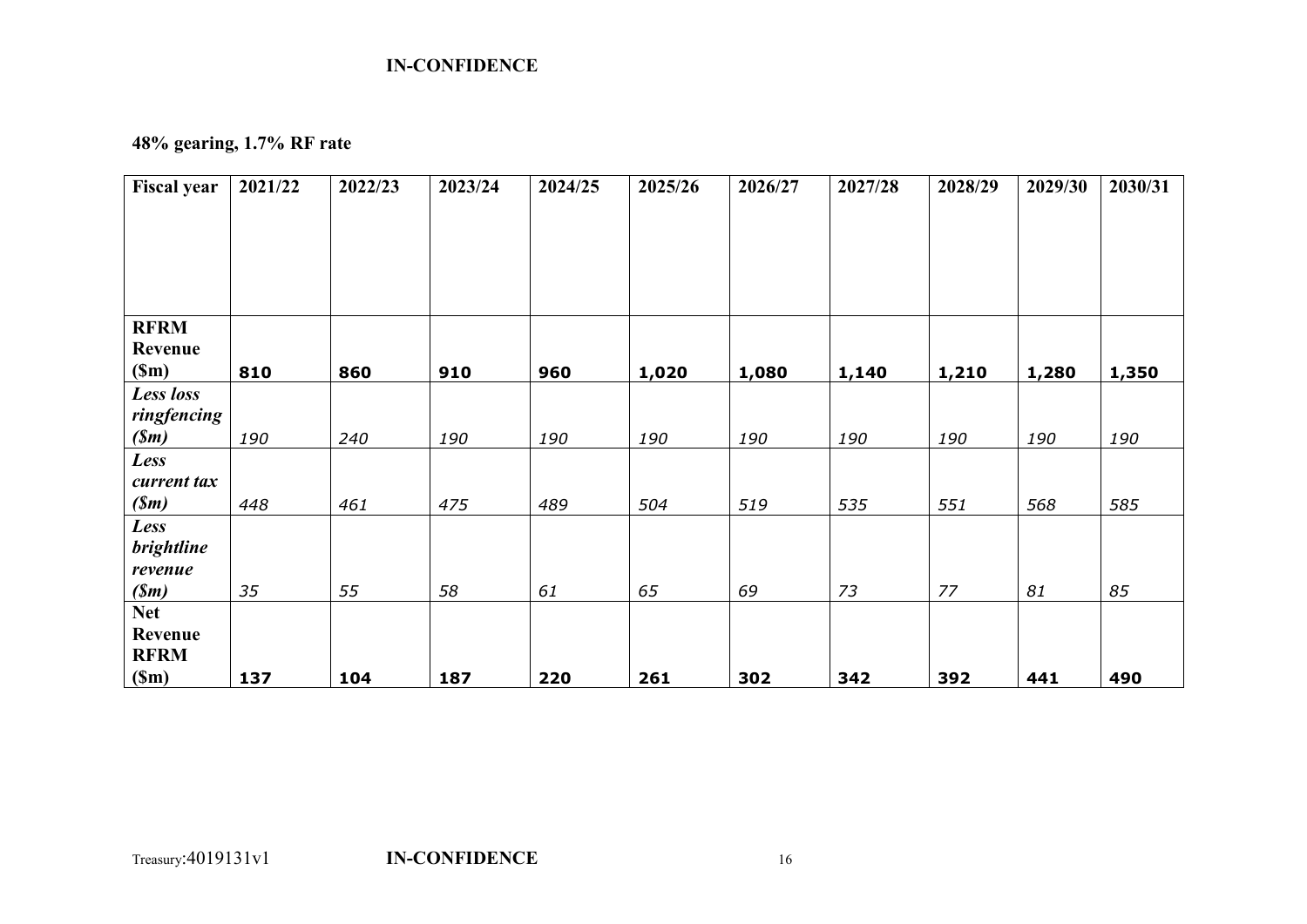#### **Conclusion**

- 49. The RFRM works best and can be argued to be economically equivalent to a comprehensive income tax when a return from an asset comprises a risk-free and a risky return. For it to be completely equivalent it requires updated accurate market values over time even if the asset has not been sold. Without these, if an asset increases in value markedly, there can be similar "lock-in" incentives to a realised capital gains tax.
- 50. The RFRM may also suffer from the perception that it is not fair. If an asset increases in value markedly, it may seem after-the-fact that little tax has been paid on the total income. If an asset decreases in value, it may also be seen as unfair as tax has been paid on an asset that has not resulted in any income (and in fact has resulted in a loss) for the investor.
- 51. The RFRM requires a tax payment that can be unrelated to whether there is any cash flow from the asset to pay the tax. This might be regarded as unfair, although with residential property there will, in many cases, be the ability to borrow against the asset.
- 52. Where an asset owner is able to increase income through working on the property or through a smart idea to improve the property, the RFRM's equivalence with a comprehensive income tax on an accrual basis breaks down, as the increased income is not taken into account by the RFRM calculation. In these circumstances it is likely to be inferior to a comprehensive income tax that taxes capital gains as well as rental income.
- 53. If the TWG wants to progress the RFRM for the asset class of residential rental property, it will need to make a decision about whether the benefits of the RFRM method in terms of its equivalent taxation of risk-free and risky returns with a comprehensive income tax outweigh the shortcomings identified above. The Secretariat's view is that if tax on realised gains were to be applied elsewhere, it would be more sensible to tax residential rental property on the same basis. If taxing realised gains were not applied generally, it may make sense to revisit the RFRM, but it would still suffer from the problems explained above.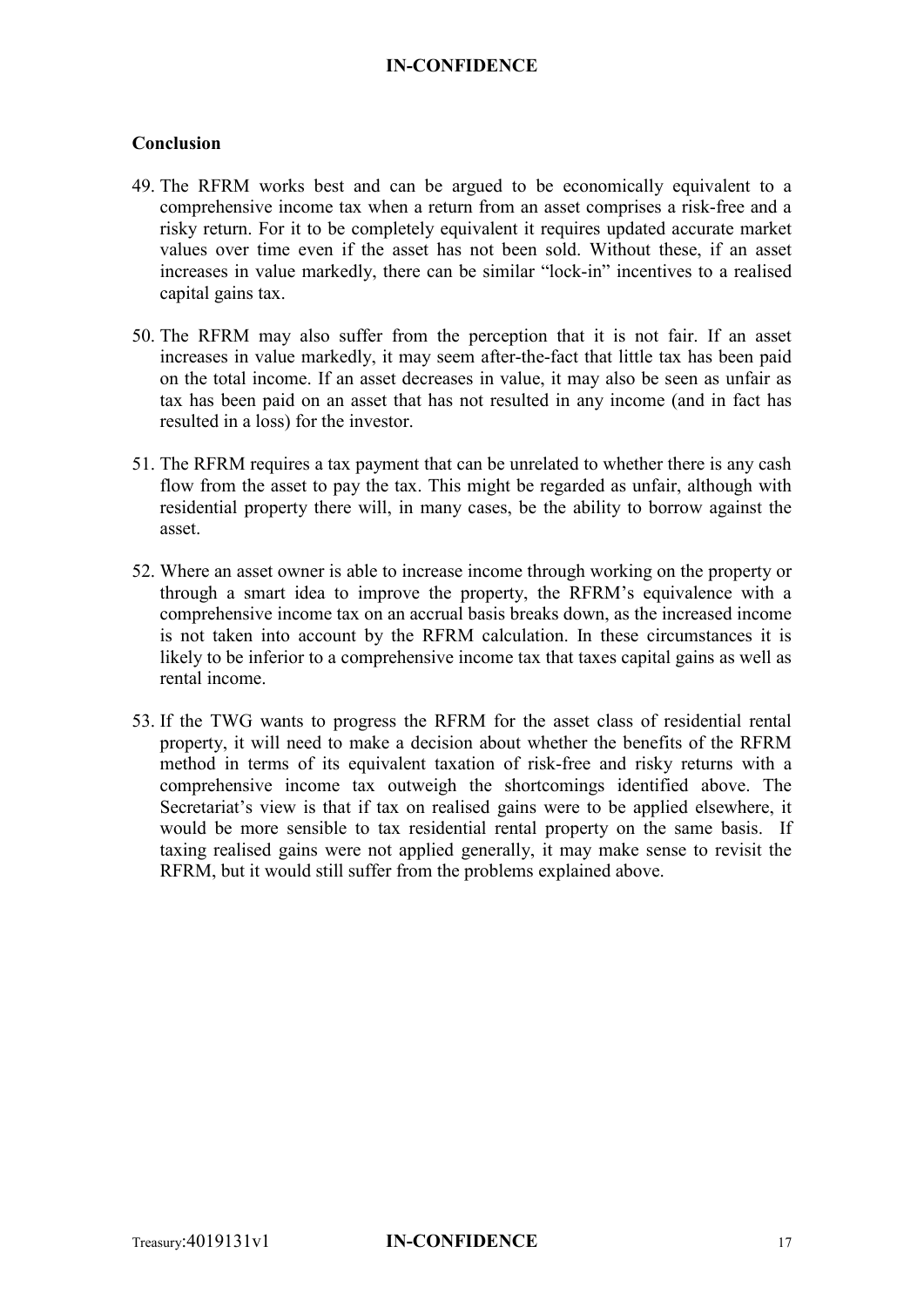## **Appendix 1: Further discussion of equivalence between CIT and the RFRM**

- 1. The RFRM will systematically undertax income where there are either economic rents, or labour income, even where the economic rents and labour income eventually become capitalised into the price.
- 2. Let's look again at example 4 and use a 33% tax rate. To simplify things and make numbers comparable, we can ignore risk by assuming that the rental property yields the risk-free rate, but that there is an inframarginal return available to a specially skilled landlord who sees that she can borrow \$100 000 at the risk-free rate to increase the capital value by \$120 000, and earn an additional \$4 200 in rent (which is 3.5% of the \$120 000).
- 3. Under a CIT, at a tax rate of 33%, the landlord would pay tax on the \$20 000 gain, and tax on the additional \$4 200 in rent.
- 4. Under the RFRM, the landlord will have to pay tax on the risk-free rate as applied to the \$20 000 gain, but not the gain itself.
- 5. The table sets out the comparison:

| Tax         | <b>Tax</b>               | on   Tax<br>on          | Tax<br>on             | One-off | <b>Ongoing tax</b> |
|-------------|--------------------------|-------------------------|-----------------------|---------|--------------------|
| system      | increase in   additional | net                     | additional rent   tax |         |                    |
|             | value (\$20<br>000)      | (S20)<br>equity<br>000) | (S4 200)              |         |                    |
| <b>RFRM</b> |                          | (ongoing)<br>\$231      |                       |         | \$231              |
| <b>CIT</b>  | \$6 600                  |                         | \$231 (ongoing)       | \$6 600 | \$231              |
|             | (one-off)                |                         |                       |         |                    |

- 6. The table shows that where there is an inframarginal return that the landlord can identify, the RFRM will undertax the landlord relative to a CIT, despite the fact that the RFRM takes into account the new price that capitalised the inframarginal return.
- 7. Now let's look assume that there is no inframarginal return but there is a normal return to labour. Assume the landlord does the work herself, and it increases the capital value by \$120 000, but materials cost \$100 000.
- 8. In effect, the extra \$20 000 of value represents the market wage of a builder. If the landlord had paid a builder it would have cost \$120 000 in total, and provided \$120 000 in additional value.
- 9. There is no economic rent or inframarginal return here, but by doing the work herself the landlord is able to avoid labour taxation, even though the labour

#### Treasury:4019131v1 **IN-CONFIDENCE** 18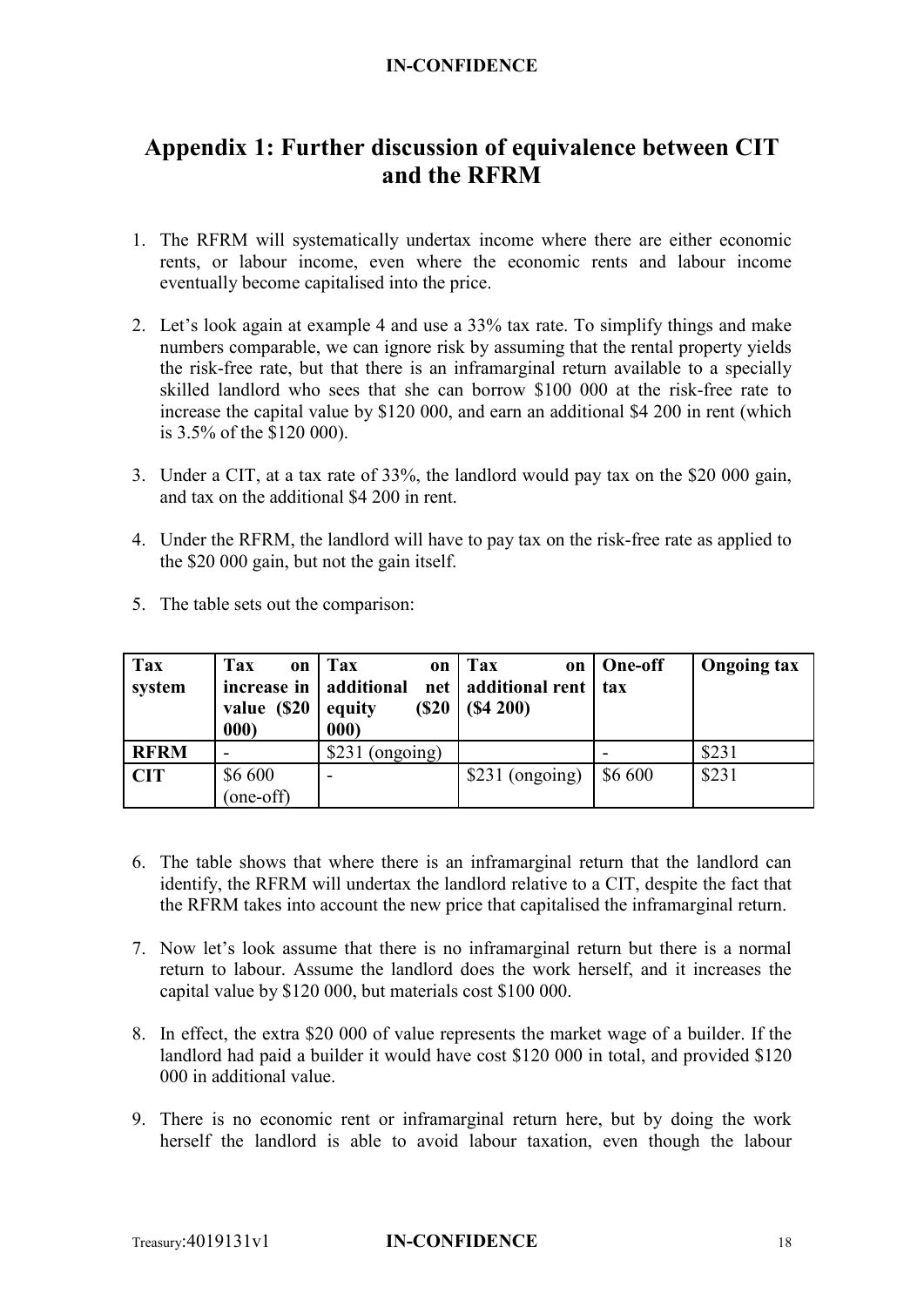contributed to the additional market value that is factored in to the RFRM calculation.

10. The relevant comparison is:

| Tax         | Tax<br>on                | Tax<br>on                | $\Gamma$ ax<br><b>on</b>    | One-off | Ongoing tax |
|-------------|--------------------------|--------------------------|-----------------------------|---------|-------------|
| system      | increase in   additional |                          | net   additional rent   tax |         |             |
|             | value (\$20              | (S20)<br>equity          | (after interest)            |         |             |
|             | 000                      | 000)                     | costs) (\$700)              |         |             |
| <b>RFRM</b> |                          | \$231 (ongoing)          |                             |         | \$231       |
| <b>CIT</b>  | \$6 600                  | $\overline{\phantom{0}}$ | \$231 (ongoing)             | \$6 600 | \$231       |
|             | (one-off)                |                          |                             |         |             |

11. Again, the CIT taxes the labour income but the RFRM does not, even though the RFRM is capitalising the imputed labour income into the increase in value of the property.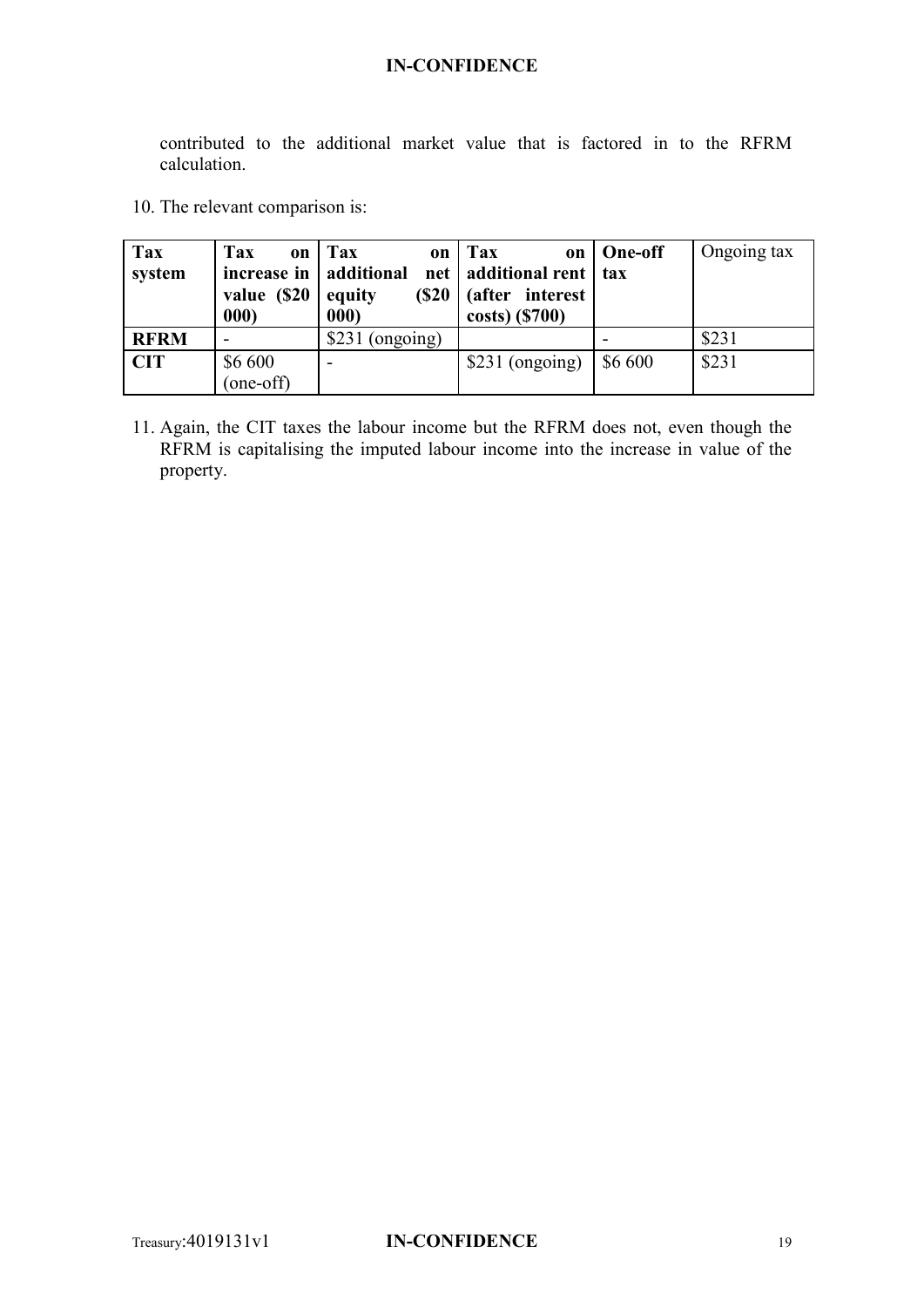## **Appendix 2: Full description of taxation for each example**

#### **Example 1: Price increases by 50% over 6 years. Property is sold in 6th year**

1. For the purposes of modelling, it is assumed that rent increases by 3% per year. Two scenarios are shown for RFRM. The first is that there is no market value increase per year taken into account by the tax system. The second is that the market value increases by the rent increase per year. This could perhaps be done by looking at local rent in the area and mandating a market value increase in line with the rent increase.

| Year                    | Rent      | Capital   | <b>Interest</b> | Other    | <b>Profit</b> | Tax      |
|-------------------------|-----------|-----------|-----------------|----------|---------------|----------|
|                         |           | gain      | costs           | expenses |               |          |
| 0                       | \$31 200  |           | \$10 500        | \$5 000  | \$15 700      | \$5 181  |
|                         | \$32 136  |           | \$10 500        | \$5 000  | \$16 636      | \$5 490  |
| $\overline{2}$          | \$33 100  |           | \$10 500        | \$5 000  | \$17 600      | \$5 808  |
| $\mathbf{3}$            | \$34 093  |           | \$10 500        | \$5 000  | \$18 593      | \$6 136  |
| $\overline{\mathbf{4}}$ | \$35 116  |           | \$10 500        | \$5 000  | \$19616       | \$6473   |
| 5                       | \$36 169  |           | \$10 500        | \$5 000  | \$20 669      | \$6821   |
| 6                       | \$37 254  | \$350 000 | \$10 500        | \$5 000  | \$371 754     | \$7 179  |
|                         |           |           |                 |          |               |          |
| <b>Total</b>            | \$239 069 | \$350 000 | \$73 500        | \$35 000 | \$480 569     | \$43 088 |

#### **Current income tax treatment**

#### **Capital gains tax**

| Year                    | Rent      | Capital   | <b>Interest</b> | Other    | <b>Profit</b> | Tax       |
|-------------------------|-----------|-----------|-----------------|----------|---------------|-----------|
|                         |           | gain      | costs           | expenses |               |           |
| $\boldsymbol{0}$        | \$31 200  |           | \$10 500        | \$5 000  | \$15 700      | \$5 181   |
|                         | \$32 136  |           | \$10 500        | \$5 000  | \$16 636      | \$5 490   |
| $\boldsymbol{2}$        | \$33 100  |           | \$10 500        | \$5 000  | \$17600       | \$5 808   |
| $\mathbf{3}$            | \$34 093  |           | \$10 500        | \$5 000  | \$18 593      | \$6 136   |
| $\overline{\mathbf{4}}$ | \$35 116  |           | \$10 500        | \$5 000  | \$19616       | \$6473    |
| 5                       | \$36 169  |           | \$10 500        | \$5 000  | \$20 669      | \$6821    |
| 6                       | \$37 254  | \$350 000 | \$10 500        | \$5 000  | \$371 754     | \$122 679 |
|                         |           |           |                 |          |               |           |
| <b>Total</b>            | \$239 069 | \$350 000 | \$73 500        | \$35 000 | \$480 569     | \$158 588 |

#### **RFRM (no MV adjustment)**

| Year                    | Rent     | Capital   | <b>Interest</b> | Other    | <b>Profit</b> | Tax     |
|-------------------------|----------|-----------|-----------------|----------|---------------|---------|
|                         |          | gain      | costs           | expenses |               |         |
|                         | \$31 200 |           | \$10 500        | \$5 000  | \$15 700      | \$5 660 |
|                         | \$32 136 |           | \$10 500        | \$5 000  | \$16 636      | \$5 660 |
| $\overline{2}$          | \$33 100 |           | \$10 500        | \$5 000  | \$17 600      | \$5 660 |
| $\mathbf{3}$            | \$34 093 |           | \$10 500        | \$5 000  | \$18 593      | \$5 660 |
| $\overline{\mathbf{4}}$ | \$35 116 |           | \$10 500        | \$5 000  | \$19616       | \$5 660 |
| 5                       | \$36 169 |           | \$10 500        | \$5 000  | \$20 669      | \$5 660 |
| 6                       | \$37 254 | \$350 000 | \$10 500        | \$5 000  | \$371 754     | \$5 660 |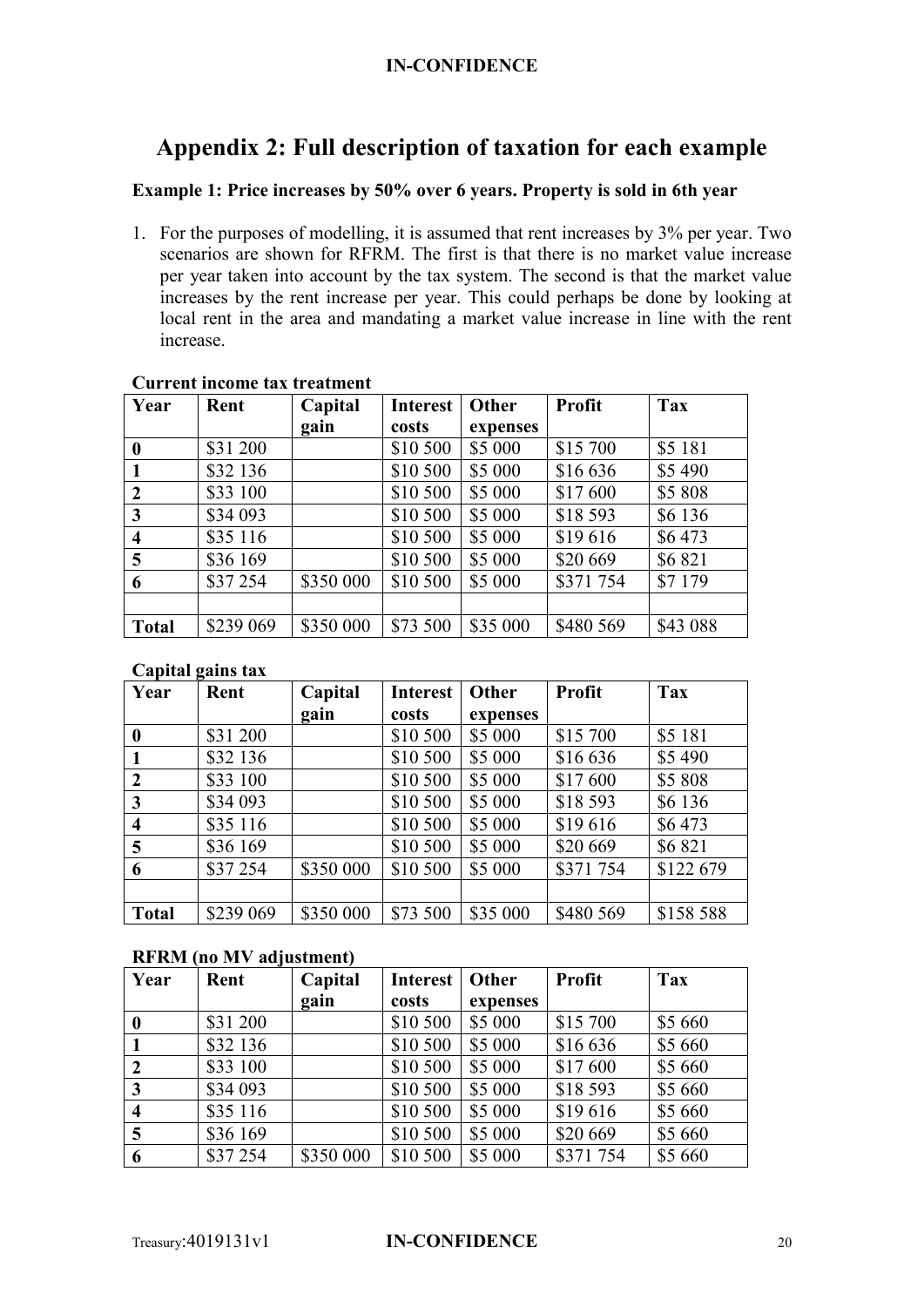| Total | $\vert$ \$239 069 $\vert$ \$350 000 $\vert$ \$73 500 $\vert$ \$35 000 $\vert$ \$480 569 |  |  | $\frac{1}{2}$ \$39.617 |
|-------|-----------------------------------------------------------------------------------------|--|--|------------------------|
|       |                                                                                         |  |  |                        |

| Year                    | Rent      | Capital   | <b>Interest</b> | Other    | <b>Profit</b> | Tax      |
|-------------------------|-----------|-----------|-----------------|----------|---------------|----------|
|                         |           | gain      | costs           | expenses |               |          |
| $\bf{0}$                | \$31 200  |           | \$10 500        | \$5 000  | \$15 700      | \$5 660  |
|                         | \$32 136  |           | \$10 500        | \$5 000  | \$16 636      | \$5 902  |
| $\overline{2}$          | \$33 100  |           | \$10 500        | \$5 000  | \$17 600      | \$6 152  |
| 3                       | \$34 093  |           | \$10 500        | \$5 000  | \$18 593      | \$6409   |
| $\overline{\mathbf{4}}$ | \$35 116  |           | \$10 500        | \$5 000  | \$19616       | \$6674   |
| 5                       | \$36 169  |           | \$10 500        | \$5 000  | \$20 669      | \$6947   |
| 6                       | \$37 254  | \$350 000 | \$10 500        | \$5 000  | \$371 754     | \$7 228  |
|                         |           |           |                 |          |               |          |
| <b>Total</b>            | \$239 069 | \$350 000 | \$73 500        | \$35 000 | \$480 569     | \$44 973 |

#### **RFRM (with MV adjustment)**

#### **Example 2: decreases by 30% over 6 years. Property is sold in 6th year**

2. For the purposes of modelling it is assumed that rent decreases by 3% per year (which may go some way to explaining why prices have fallen 30%). Two scenarios are shown for RFRM. The first is that there is no market value decrease per year taken into account by the tax system. The second is that the market value decreases by the rent decrease per year. This could perhaps be done by looking at local rent in the area and allowing a market value decrease in line with the rent decrease.

| Year                    | Rent      | Capital       | <b>Interest</b> | Other    | <b>Profit</b> | <b>Tax</b> |
|-------------------------|-----------|---------------|-----------------|----------|---------------|------------|
|                         |           | gain          | costs           | expenses |               |            |
| $\boldsymbol{0}$        | \$31 200  |               | \$10 500        | \$5 000  | \$15 700      | \$5 181    |
|                         | \$30 264  |               | \$10 500        | \$5 000  | \$14 764      | \$4 872    |
| $\overline{2}$          | \$29 356  |               | \$10 500        | \$5 000  | \$13856       | \$4 573    |
| $\overline{\mathbf{3}}$ | \$28 475  |               | \$10 500        | \$5 000  | \$12 975      | \$4 282    |
| $\overline{\mathbf{4}}$ | \$27 621  |               | \$10 500        | \$5 000  | \$12 121      | \$4 000    |
| 5                       | \$26 793  |               | \$10 500        | \$5 000  | \$11 293      | \$3 727    |
| 6                       | \$25 989  | $-$ \$210 000 | \$10 500        | \$5 000  | \$10 489      | \$3 461    |
|                         |           |               |                 |          |               |            |
| <b>Total</b>            | \$199 698 | $-$ \$210 000 | \$73 500        | \$35 000 | $-$ \$199 511 | \$30 095   |

#### **Current income tax treatment**

#### **Capital gains tax**

| Year | Rent     | Capital | Interest   Other |          | <b>Profit</b> | <b>Tax</b> |
|------|----------|---------|------------------|----------|---------------|------------|
|      |          | gain    | costs            | expenses |               |            |
|      | \$31 200 |         | \$10 500         | \$5 000  | \$15 700      | \$5 181    |
|      | \$30 264 |         | \$10 500         | \$5 000  | \$14 764      | \$4 872    |
|      | \$29 356 |         | \$10 500         | \$5 000  | \$13856       | \$4 573    |
|      | \$28 475 |         | \$10 500         | \$5 000  | \$12 975      | \$4 28 2   |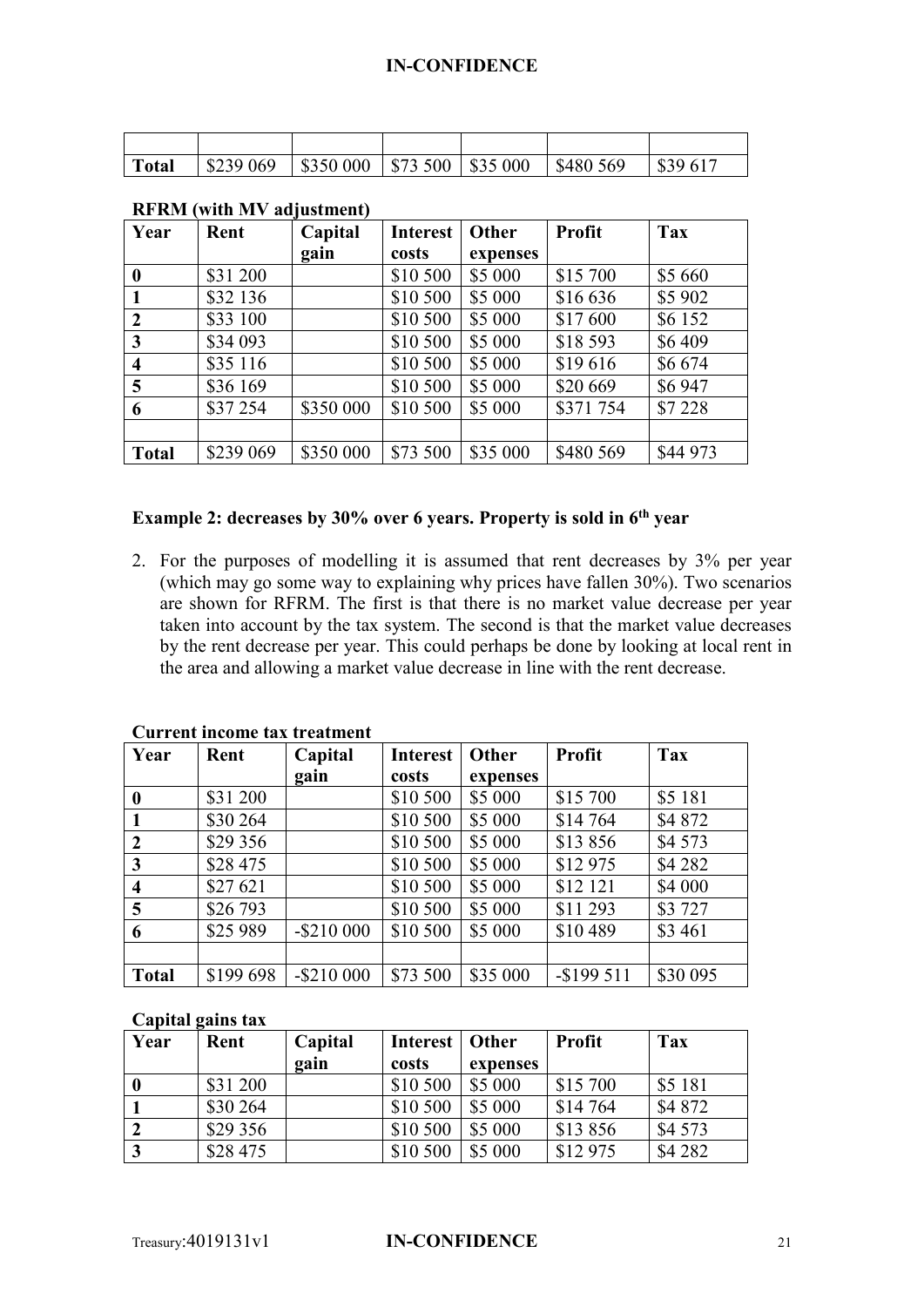|              | \$27621   |               | \$10 500 | S5 000   | \$12 121      | \$4 000      |
|--------------|-----------|---------------|----------|----------|---------------|--------------|
|              | \$26 793  |               | \$10 500 | \$5 000  | \$11 293      | \$3 727      |
|              | \$25 989  | $-$ \$210 000 | \$10 500 | \$5 000  | $-$ \$199 511 | $-$ \$65 839 |
|              |           |               |          |          |               |              |
| <b>Total</b> | \$199 698 | $$-210000$    | \$73 500 | \$35 000 | $-$118802$    | $-$ \$39 205 |

#### **RFRM (no MV adjustment)**

| Year                    | Rent      | Capital    | <b>Interest</b> | Other    | <b>Profit</b> | Tax      |
|-------------------------|-----------|------------|-----------------|----------|---------------|----------|
|                         |           | gain       | costs           | expenses |               |          |
| $\boldsymbol{0}$        | \$31 200  |            | \$10 500        | \$5 000  | \$15 700      | \$5 660  |
|                         | \$30 264  |            | \$10 500        | \$5 000  | \$14 764      | \$5 660  |
| $\overline{2}$          | \$29 356  |            | \$10 500        | \$5 000  | \$13856       | \$5 660  |
| 3                       | \$28 475  |            | \$10 500        | \$5 000  | \$12 975      | \$5 660  |
| $\overline{\mathbf{4}}$ | \$27 621  |            | \$10 500        | \$5 000  | \$12 121      | \$5 660  |
| 5                       | \$26 793  |            | \$10 500        | \$5 000  | \$11 293      | \$5 660  |
| 6                       | \$25 989  | $-$210000$ | \$10 500        | \$5 000  | $-$ \$199 511 | \$5 660  |
|                         |           |            |                 |          |               |          |
| <b>Total</b>            | \$199 698 | $-$210000$ | \$73 500        | \$35 000 | $-$118802$    | \$39 617 |

#### **RFRM (with MV adjustment)**

| Year                    | Rent      | Capital    | <b>Interest</b> | Other    | <b>Profit</b> | Tax      |
|-------------------------|-----------|------------|-----------------|----------|---------------|----------|
|                         |           | gain       | costs           | expenses |               |          |
| $\boldsymbol{0}$        | \$31 200  |            | \$10 500        | \$5 000  | \$15 700      | \$5 656  |
|                         | \$30 264  |            | \$10 500        | \$5 000  | \$14 764      | \$5417   |
| $\overline{2}$          | \$29 356  |            | \$10 500        | \$5 000  | \$13856       | \$5 182  |
| 3                       | \$28 475  |            | \$10 500        | \$5 000  | \$12 975      | \$4953   |
| $\overline{\mathbf{4}}$ | \$27 621  |            | \$10 500        | \$5 000  | \$12 121      | \$4732   |
| 5                       | \$26 793  |            | \$10 500        | \$5 000  | \$11 293      | \$4 517  |
| 6                       | \$25 989  | $-$210000$ | \$10 500        | \$5 000  | $-$ \$199 511 | \$4 309  |
|                         |           |            |                 |          |               |          |
| <b>Total</b>            | \$199 698 | $-$210000$ | \$73 500        | \$35 000 | $-$118802$    | \$34 770 |

#### **Example 3: Landlord's labour increases rent by 5%**

3. In this example, it is assumed that the landlord works on the property and maintains the garden every fortnight for 2 hours. In turn, this raises the rent able to be charged by 5% (\$30 per week). The property is not assumed to be sold, so there is no difference between current income tax and CGT treatment. Furthermore, for the purposes of this example it is assumed general market rents are flat, so there is no difference between the RFRM. The key point of difference is that current income tax treatment and CGT pick up the increase in rent caused by the landlord's labour, but the RFRM does not.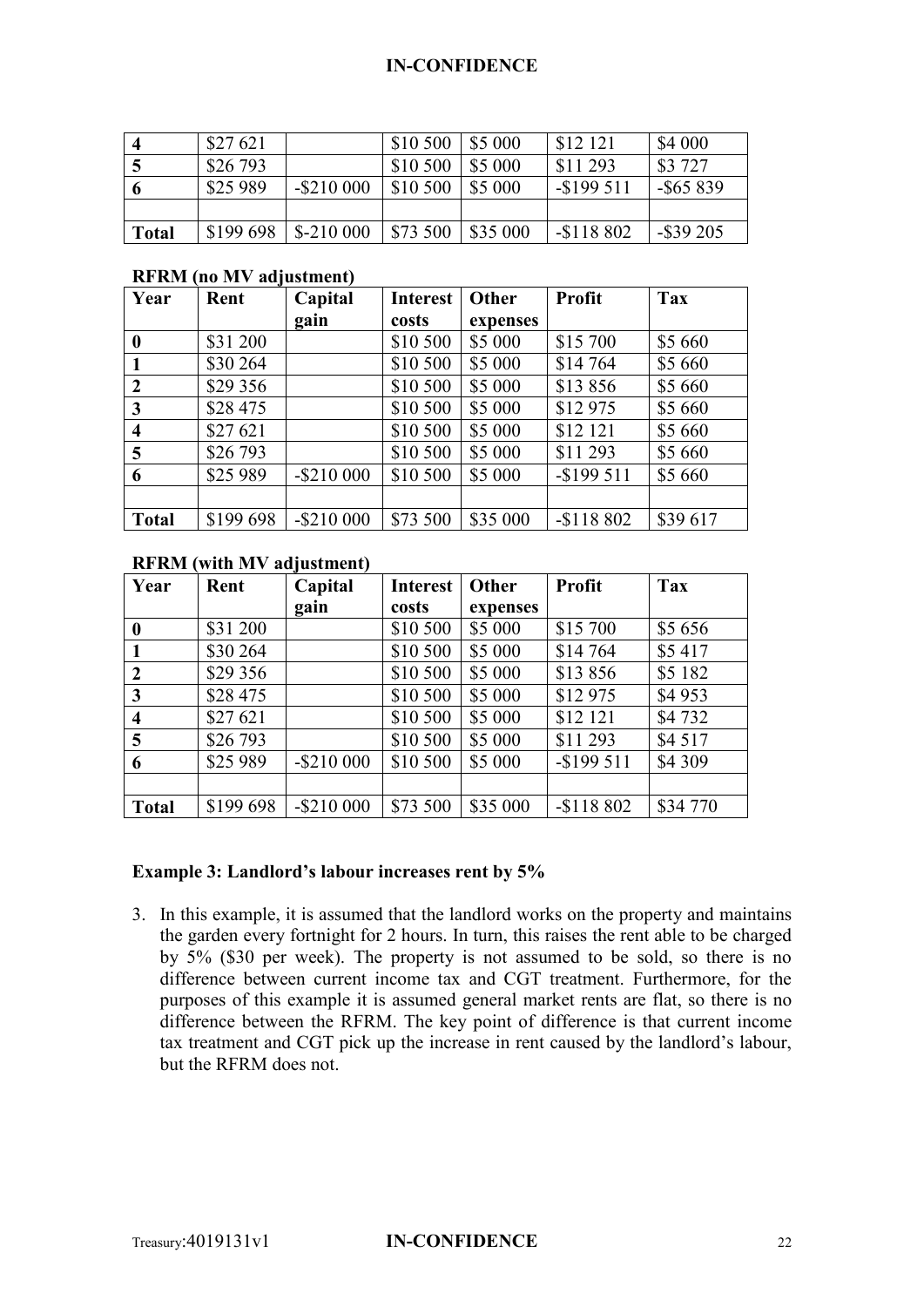| Year             | Rent      | Capital | <b>Interest</b> | Other    | Profit    | Tax      |
|------------------|-----------|---------|-----------------|----------|-----------|----------|
|                  |           | gain    | costs           | expenses |           |          |
| 0                | \$32 760  |         | \$10 500        | \$5 000  | \$17 260  | \$5 696  |
|                  | \$32 760  |         | \$10 500        | \$5 000  | \$17 260  | \$5 696  |
| $\boldsymbol{2}$ | \$32 760  |         | \$10 500        | \$5 000  | \$17 260  | \$5 696  |
| 3                | \$32 760  |         | \$10 500        | \$5 000  | \$17 260  | \$5 696  |
| 4                | \$32 760  |         | \$10 500        | \$5 000  | \$17 260  | \$5 696  |
| 5                | \$32 760  |         | \$10 500        | \$5 000  | \$17 260  | \$5 696  |
| 6                | \$32 760  |         | \$10 500        | \$5 000  | \$17 260  | \$5 696  |
|                  |           |         |                 |          |           |          |
| <b>Total</b>     | \$229 320 |         | \$73 500        | \$35 000 | \$120 820 | \$39 871 |

#### **Current income tax treatment/CGT**

#### **RFRM**

| Year                    | Rent      | Capital | <b>Interest</b> | Other    | <b>Profit</b> | Tax      |
|-------------------------|-----------|---------|-----------------|----------|---------------|----------|
|                         |           | gain    | costs           | expenses |               |          |
| $\boldsymbol{0}$        | \$32 760  |         | \$10 500        | \$5 000  | \$17 260      | \$5 660  |
|                         | \$32 760  |         | \$10 500        | \$5 000  | \$17 260      | \$5 660  |
| $\overline{2}$          | \$32 760  |         | \$10 500        | \$5 000  | \$17 260      | \$5 660  |
| $\mathbf{3}$            | \$32 760  |         | \$10 500        | \$5 000  | \$17 260      | \$5 660  |
| $\overline{\mathbf{4}}$ | \$32 760  |         | \$10 500        | \$5 000  | \$17 260      | \$5 660  |
| 5                       | \$32 760  |         | \$10 500        | \$5 000  | \$17 260      | \$5 660  |
| 6                       | \$32 760  |         | \$10 500        | \$5 000  | \$17 260      | \$5 660  |
|                         |           |         |                 |          |               |          |
| <b>Total</b>            | \$229 320 |         | \$73 500        | \$35 000 | \$120 820     | \$39 617 |

#### **Example 4: Renovation by third-party builder increases value of the house**

4. We assume that in the absence of market valuation requirements each year, the landlord would add the capital cost base to the RFRM opening market value amount. The property is sold in the sixth year. For this example it is assumed that there is no general market increase in rent, but the building work increases rent from \$600 per week to \$720 per week.

| Year                    | Rent      | Capital   | <b>Interest</b> | Other    | <b>Profit</b> | Tax      |
|-------------------------|-----------|-----------|-----------------|----------|---------------|----------|
|                         |           | gain      | costs           | expenses |               |          |
| $\boldsymbol{0}$        | \$37 440  |           | \$15 500        | \$5 000  | \$16 940      | \$5 181  |
| $\mathbf{1}$            | \$37 440  |           | \$15 500        | \$5 000  | \$16 940      | \$4 872  |
| $\boldsymbol{2}$        | \$37 440  |           | \$15 500        | \$5 000  | \$16 940      | \$4 573  |
| 3                       | \$37 440  |           | \$15 500        | \$5 000  | \$16 940      | \$4 282  |
| $\overline{\mathbf{4}}$ | \$37 440  |           | \$15 500        | \$5 000  | \$16 940      | \$4 000  |
| $\overline{5}$          | \$37 440  |           | \$15 500        | \$5 000  | \$16 940      | \$3 727  |
| 6                       | \$37440   | \$120 000 | \$15 500        | \$5 000  | \$136 940     | \$3 4 61 |
|                         |           |           |                 |          |               |          |
| <b>Total</b>            | \$262 080 | \$120 000 | \$108 500       | \$35 000 | \$238 580     | \$30 095 |

#### **Current income tax treatment**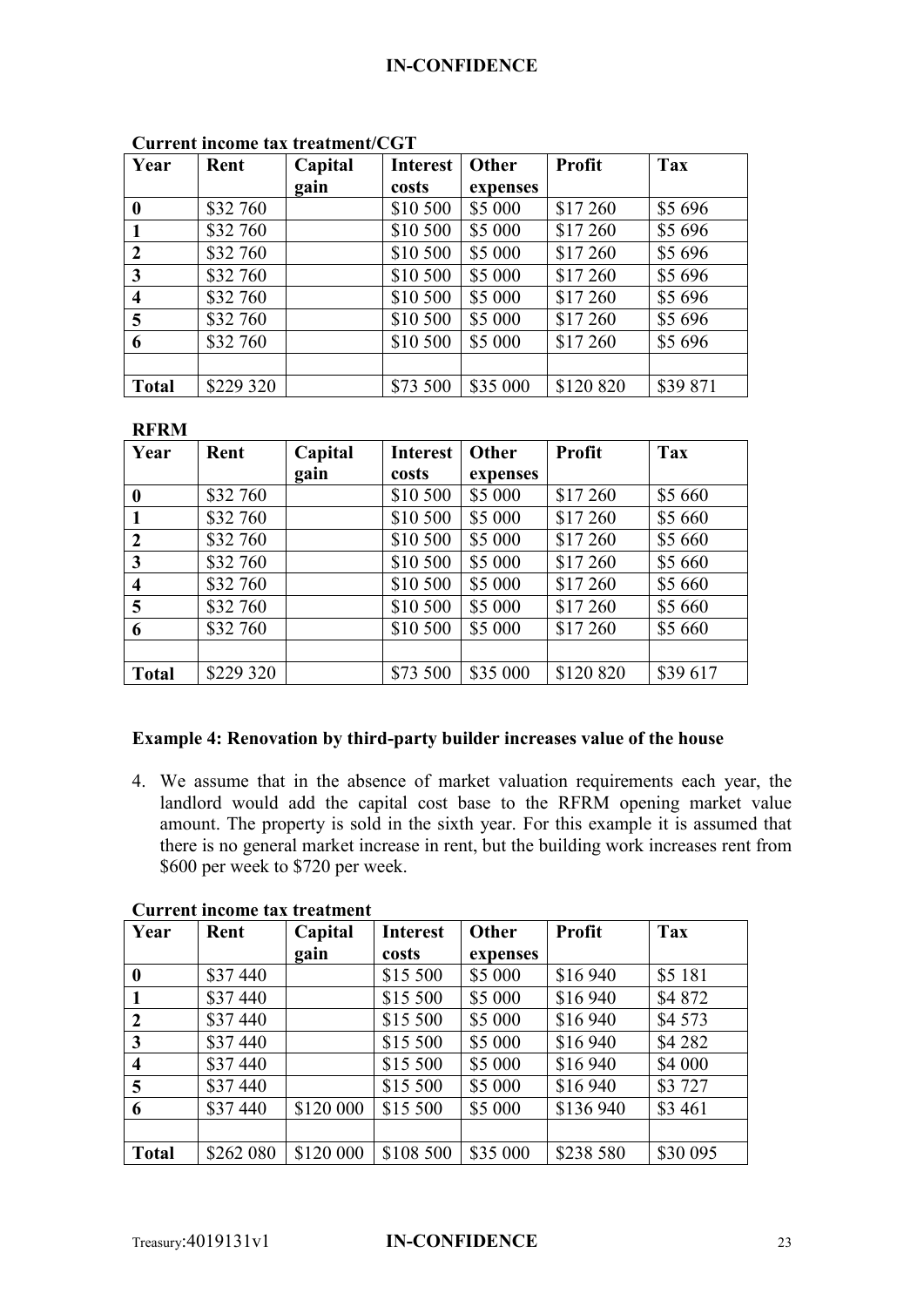### **Capital gains tax**

| Year                    | Rent      | Capital   | <b>Interest</b> | Other    | <b>Profit</b> | Tax          |
|-------------------------|-----------|-----------|-----------------|----------|---------------|--------------|
|                         |           | gain      | costs           | expenses |               |              |
| $\boldsymbol{0}$        | \$37 440  |           | \$15 500        | \$5 000  | \$15 700      | \$5 181      |
|                         | \$37 440  |           | \$15 500        | \$5 000  | \$14 764      | \$4 872      |
| $\boldsymbol{2}$        | \$37 440  |           | \$15 500        | \$5 000  | \$13856       | \$4 573      |
| $\mathbf{3}$            | \$37 440  |           | \$15 500        | \$5 000  | \$12 975      | \$4 282      |
| $\overline{\mathbf{4}}$ | \$37 440  |           | \$15 500        | \$5 000  | \$12 121      | \$4 000      |
| 5                       | \$37 440  |           | \$15 500        | \$5 000  | \$11 293      | \$3 727      |
| 6                       | \$37 440  | \$120 000 | \$15 500        | \$5 000  | \$10 489      | $-$ \$65 839 |
|                         |           |           |                 |          |               |              |
| <b>Total</b>            | \$262 080 | \$120 000 | \$108 500       | \$35 000 | $-$118802$    | $-$ \$39 205 |

#### **RFRM**

| Year                    | Rent      | Capital   | <b>Interest</b> | Other    | <b>Profit</b> | <b>Tax</b> |
|-------------------------|-----------|-----------|-----------------|----------|---------------|------------|
|                         |           | gain      | costs           | expenses |               |            |
| $\boldsymbol{0}$        | \$37 440  |           | \$15 500        | \$5 000  | \$15 700      | \$5 660    |
|                         | \$37440   |           | \$15 500        | \$5 000  | \$14 764      | \$5 660    |
| $\boldsymbol{2}$        | \$37 440  |           | \$15 500        | \$5 000  | \$13856       | \$5 660    |
| $\mathbf{3}$            | \$37 440  |           | \$15 500        | \$5 000  | \$12975       | \$5 660    |
| $\overline{\mathbf{4}}$ | \$37 440  |           | \$15 500        | \$5 000  | \$12 121      | \$5 660    |
| 5                       | \$37440   |           | \$15 500        | \$5 000  | \$11 293      | \$5 660    |
| 6                       | \$37 440  | \$120 000 | \$15 500        | \$5 000  | \$10 489      | \$5 660    |
|                         |           |           |                 |          |               |            |
| <b>Total</b>            | \$262 080 | \$120 000 | \$108 500       | \$35 000 | $-$118802$    | \$39 617   |